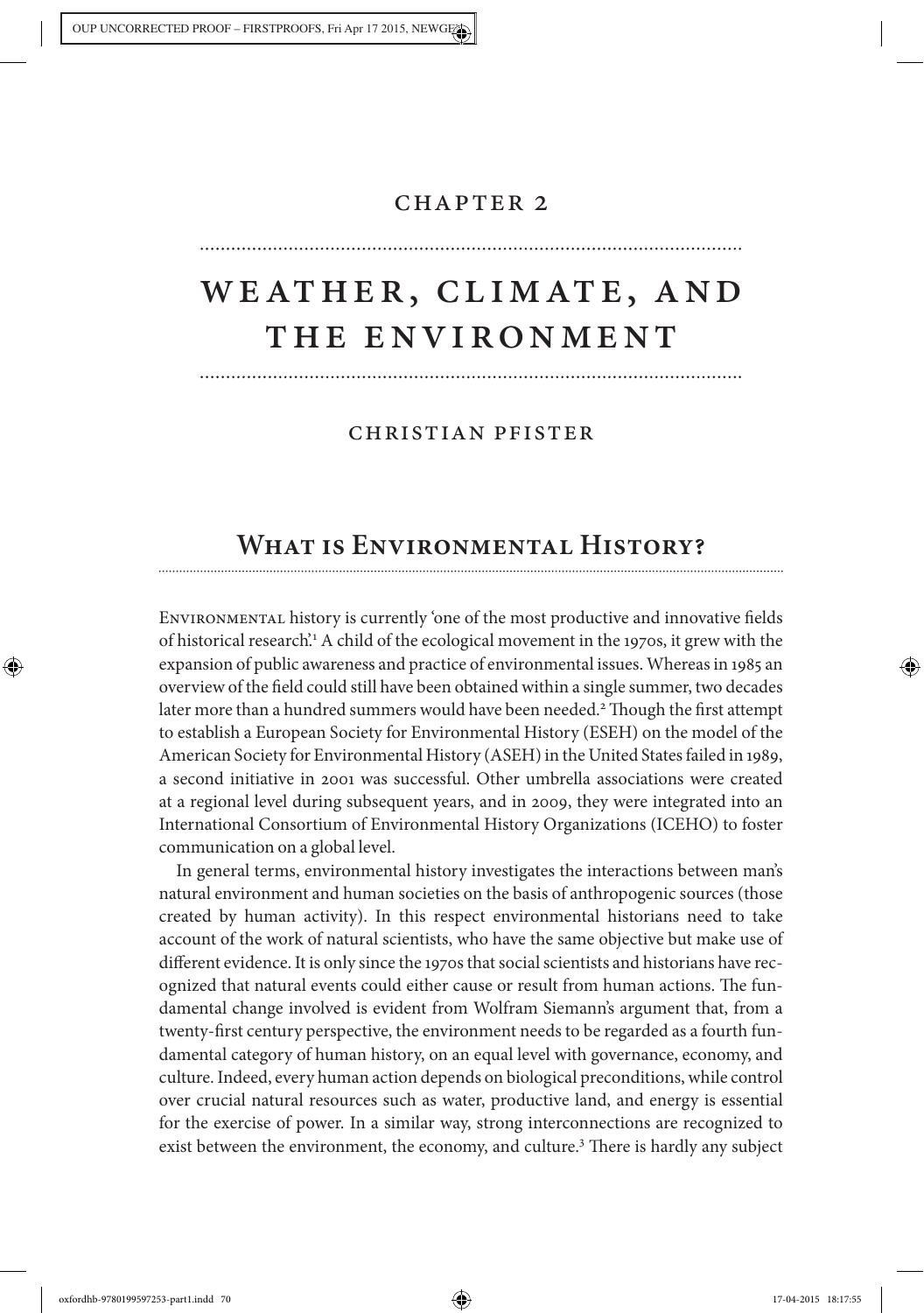that cannot be investigated from an environmental perspective, though the field still lacks a clear thematic and methodical profile.4 Most studies explore the ways in which local people dealt with environmental problems over a small number of years. There are, however, important exceptions. Some surveys such as Joachim Radkau's *Nature and Power*<sup>5</sup> are global in scope. Others, such as Ian Simmon's *Environmental History of Great*  Britain<sup>6</sup> stretch back in time over the last 10,000 years. John L. Brooke is the first environmental historian to draw a global picture of the material history of humankind in relationship with climate and earth history and even over the long geological period from the Palaeolithic to present. But, of course, he is not able to get close enough to grasp the meaning of events for historical agents.7 The economic historian. Reinhold Reith has written the first environmental history of early modern central Europe.<sup>8</sup> A recent concise volume of essays edited by the same author provides a useful survey over the many facets of environmental history.<sup>9</sup>

This present chapter first examines current knowledge about environmental history. It then surveys how weather and climate have been and are being studied. Finally, the results of this research are assessed.

# **Agrarian Societies and their Environments**

Most environments in early modern Europe—with the exception of remote forests, swamps, and high mountain areas—were modified in such a way that human labour had effectively eliminated the natural variety of habitats or areas of previously uniform environmental conditions (known as 'biotopes') in favour of a small number of crops, mainly cereals which were 'artificial bio-converters produced and reproduced by humans.<sup>10</sup> Keeping and breeding livestock fed on grass, acorns, leaves, and so on, and then slaughtering them for meat, allowed humans to consume biomass (organic matter) that would otherwise be indigestible for them. On the other hand, domestic animals needed to be tended and fed, and often required human protection to survive.<sup>11</sup> This led Marina Fischer-Kowalski to coin the term 'colonization of natural systems' to describe the process underway. This colonization occurred in a multiplicity of ways, depending on local circumstances and available technical skills.12 It also involved systematically persecuting, harrying, and destroying animals identified as harmful, such as birds of prey, otters, wolves, bears, lynxes, and foxes.<sup>13</sup>

The notion of social metabolism was employed by Rolf Peter Sieferle and his co-authors in order to establish systematic perspectives which would describe the interactions of agrarian societies with their environment. The concept of metabolism had first been developed from the 1860s in biology, where it stands for the totality of exchange processes between a cell and its environment. Over the last forty years its meaning has been expanded to encompass the exchange processes between society and its natural

⊕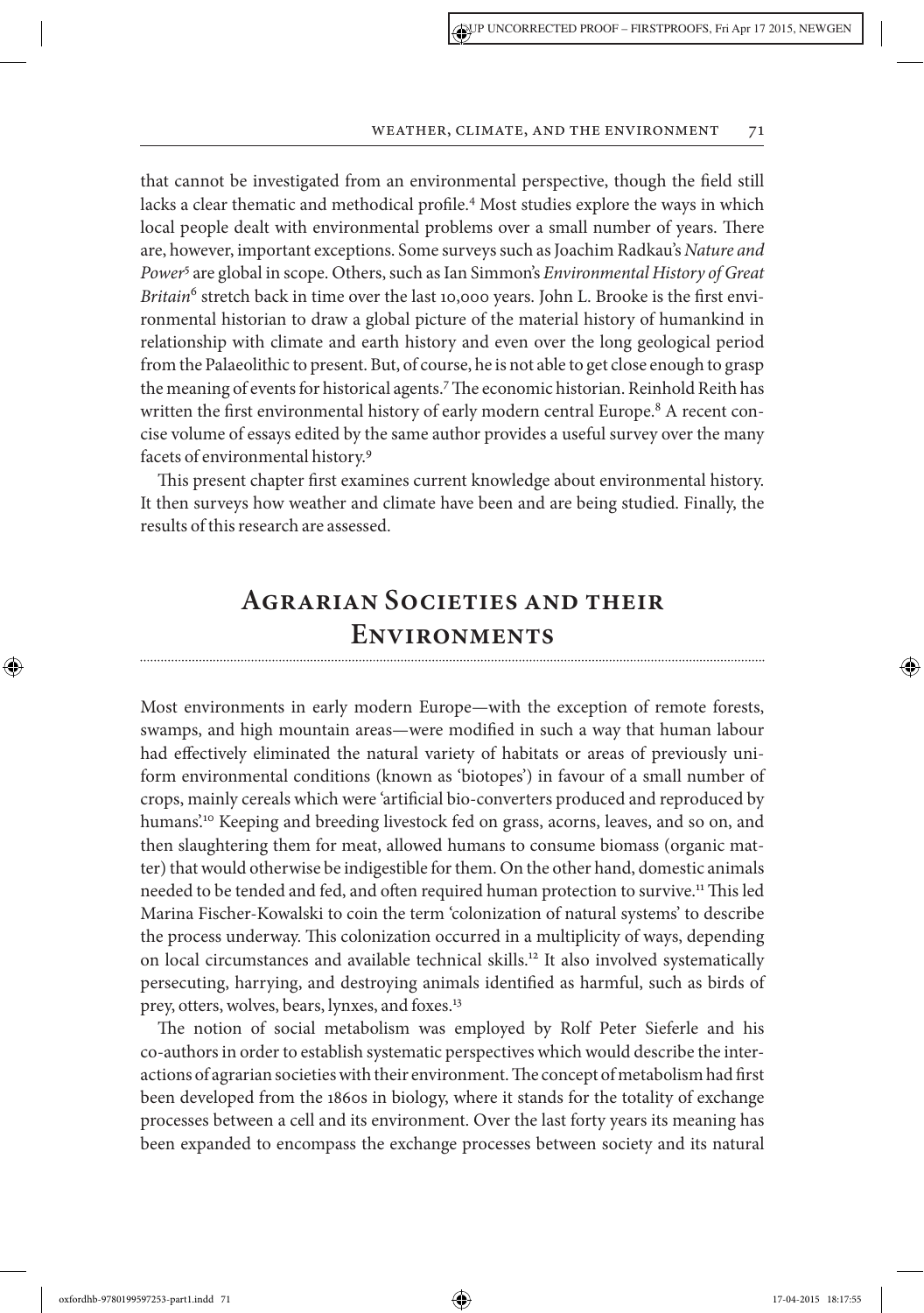environment that are labelled social metabolism. They primarily entail production, consumption, technology, and population.14 The organization of social–metabolic processes differs over time as well as according to the local environment and to the prevailing culture. Cultures are self-organizing communicative systems among humans. They follow their own internal momentum rather than being primarily tailored to adapt to external stimuli from the natural environment.<sup>15</sup>

The amount of energy available and its sources are essential both for conditions within societies and for their exchange with the environment.<sup>16</sup> Breaking down the economic–ecological history of the northern hemisphere according to the key energy source of society permits a distinction to be made between a period of hunter-gatherers, a period of agricultural society based on biomass production, a period of industrial society based on coal, and a period of consumer society based on petroleum and natural gas.<sup>17</sup>

From this perspective, traditional agriculture should be understood as an economic–ecological system powered through photosynthesis by the sun's energy. Photosynthesis is used by green plants to convert solar energy into biomass that may then be used to fuel living organisms. The sun's energy that falls on a given surface is relatively small and limited, albeit infinitely renewable.<sup>18</sup>

Fields, meadows, and woodlands produced the lion's share of the plant biomass on which early modern people depended for their existence. Fields and meadows provided food, fodder for the cattle, and raw materials, such as leather, horns, and wool, for the trades which dominated textile production. Working on the land, whether as a wealthy 'full time' farmer or as a poor cottager depending on additional sources of income, provided a livelihood for 80 to 90 per cent of households. Cultivated land was the focal point of social logic: it provided the most important means of production, the safest known investment, the most productive source of taxation, the only source of security for society. Land ownership evolved to become the index of social status and political power. Early modern farming was labour intensive and unproductive in monetary terms compared to the modern fossil-fuel based industrial agriculture. 'The most important crops were annual. After harvest they constituted an energy stock that was then largely consumed during the subsequent year. Other forms of solar energy such as wind and water power could not be stored. They had to be used in the moment when they became available.<sup>19</sup>

Forests provided the largest source of energy available to agrarian societies. Wood provided most of the energy needed for cooking and heating. At the same time it was the fundamental material for building houses and ships, and making all kind of tools, vehicles, and machines. Woodlands were also employed for other purposes such as growing crops, grazing cattle, collecting litter, and producing potash and charcoal.<sup>20</sup> Charcoal became a fuel for iron-working. 'Earlier generations of scholars tended to suggest that iron-working produced deforestation and hence the move to coal as the major fuel. The British historical ecologist Oliver Rackham, on the other hand, has adopted the contrary argument that it was largely agriculture which fragmented the woods and that ironmasters were much in favour of the sustained production of charcoal, of which their chief

oxfordhb-9780199597253-part1.indd 72 17-04-2015 18:17:55

⊕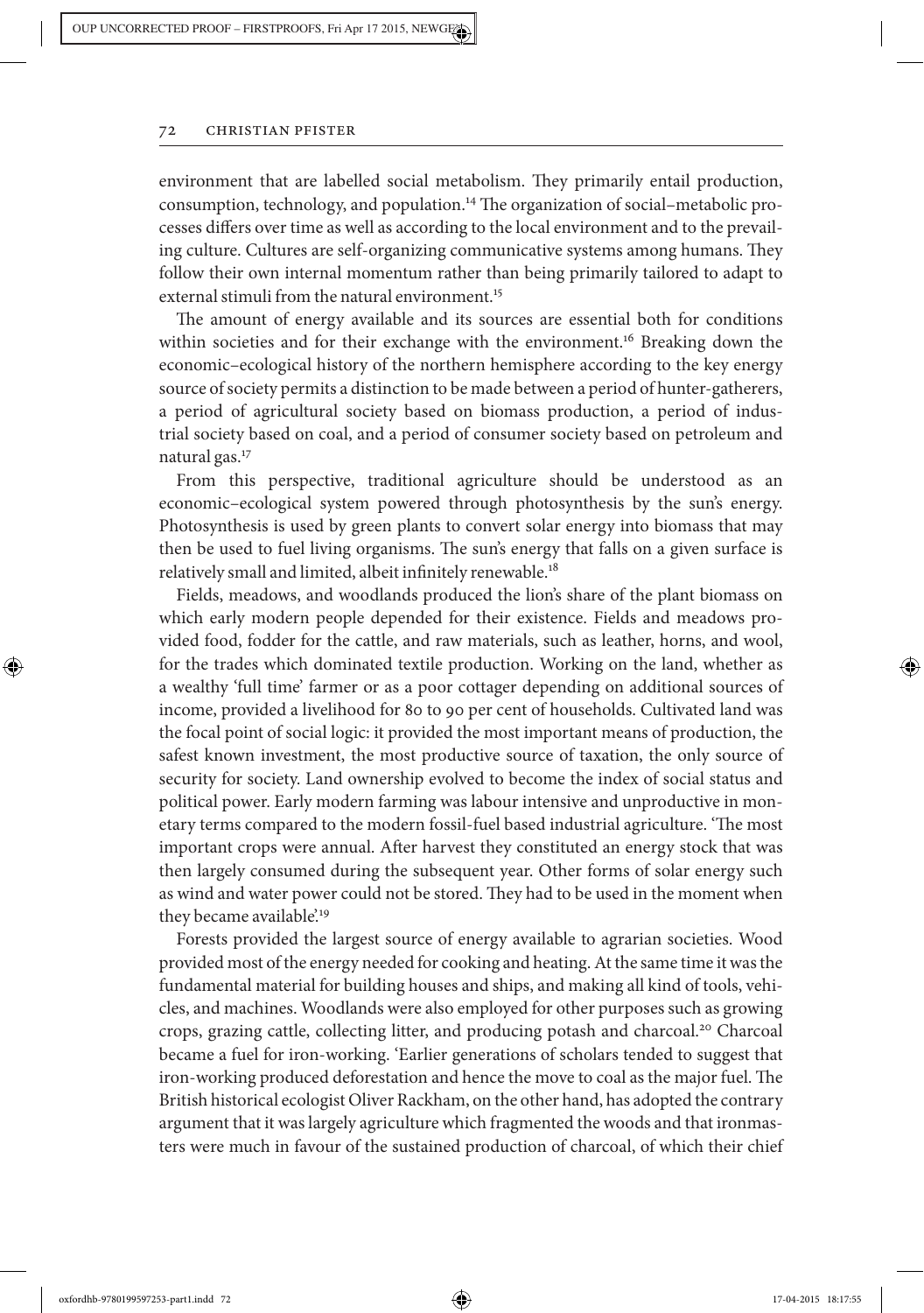source was the coppice.<sup>21</sup> Typically, a coppiced woodland is harvested in sections on a rotation. Young tree stems are repeatedly cut down to near ground level. In subsequent years, new shoots will emerge, and, after a number of years, the coppiced tree is ready to be harvested, and the cycle begins again. This regulated, sustainable way of iron production is also found in the German Siegerland (North Rhine—Westphalia).<sup>22</sup> Glass- and salt-works being large consumers of firewood caused the depletion of forest resources. The deforestation of the area around the salt mine in Lüneburg (Lower Saxony) led to the growth of heathland. In the Salzkammergut (Austria) a system of ductworks stretching over dozens of kilometres guided the brine to forests which exist to the present day.23

To a limited extent, certain fossil fuels were exploited regionally. Peat was a cheap source of energy mainly exploited in the Netherlands. Coal extracted locally from deposits close to the surface by strip mining was utilized in England, in parts of Germany and the Southern Netherlands mainly for lime-burning, brick-making, glass manufacture, the production of salt, soap and alum, and in malting, brewing, and sugar refining. From the sixteenth century, coal was increasingly exported from the Tyne (North-East England) to London to meet the growing energy demands of the metropolis.<sup>24</sup>

One characteristic of pre-industrial societies was that materials were re-used rather than thrown away. Most metals were used over and over again, while in England there was a brisk market in second-hand garments and cloth. Paper was made from rags, initially of linen. All production depended on such re-use, with the result that the export of rags was forbidden in late seventeenth-century England.<sup>25</sup>

The amount of biomass that could be harvested was proportional to the surface of the cultivated area and required a correspondingly large workforce. Cultivation of plants usually provides more energy in the form of biomass than peasants needed for their subsistence. This surplus was appropriated by the ruling elites to support their own lives and to maintain the territorial administration.<sup>26</sup> If the agricultural workforce was inadequate or exiguous, it was augmented by forced labour as was common in the regions east of the river Elbe.

'The governmental apparatus, maintained by the surpluses of the peasant economy, was usually subdivided into three sectors: military, urban administration and public works sector, and the sphere of ritual and religion.' It was normally concentrated in towns. 'Foods and raw materials flowed into these centres to be processed and consumed there. A number of service professions, wage workers, artists, doctors and traders, who formed the mass of the urban population, settled there to sustain the territorial authorities.'27 'Urban centres depended both on the resource flows from the countryside and the loyalty of the rural population. Consolidation of rule was only possible through concentration of power, but in the end the exercise of authority was tied to a decentralisation of decision-making competence. In a sense a permanent flow of legitimacy from the centre to the provinces had to be organised, mirrored by a material return flow of resources in the form of taxes or tribute.'<sup>28</sup>

Plant biomass, as the most important energy source, was gathered from across a wide area. To be exploited by humans it needed to be accumulated, which required a significant expenditure in transportation energy, taking into account the constraint that the

⊕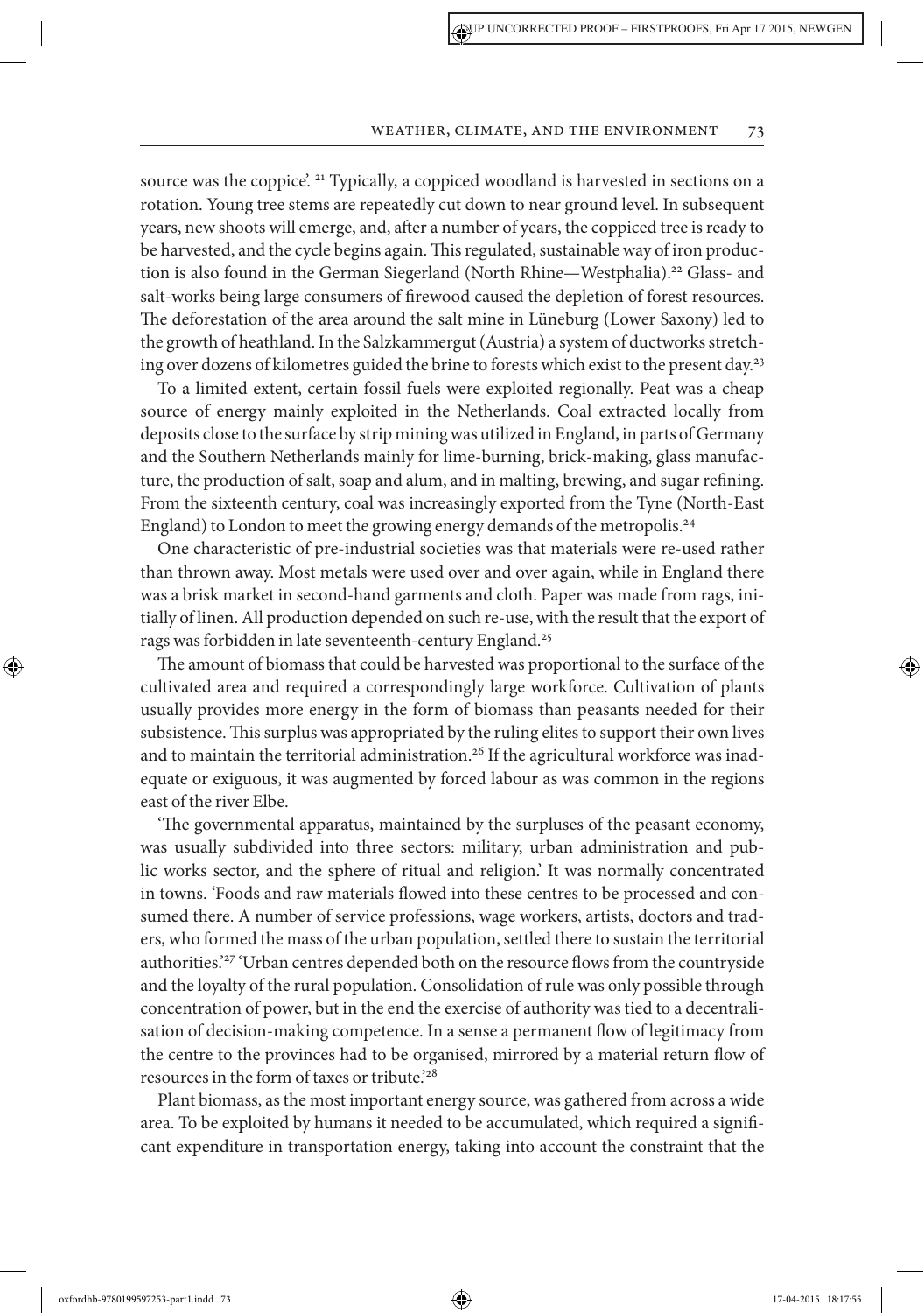energy content of a cargo should always exceed the energy input required to transport it. Transportation costs varied greatly according to the method employed. Moving goods by sea was the cheapest. On canals, transport was three times more expensive, and over land—by carriage on bad roads—it was as much as nine times more expensive than by sea. These considerations placed regions situated close to the sea at an advantage, as people could import bulk articles such as grain and timber at much lower cost than communities in landlocked areas.29 'Big cities could emerge only in the heart of rich agricultural zones or on rivers and coasts well served by cheap transport. Cities in temperate climates also made heavy demands on their hinterlands for fuel. According to the calculations of Canadian geographer Vaclav Smil, in the temperate latitudes of Europe or China a city needed to have reliable access to woodlands for fuel amounting to fifty times its own area.'30 For these reasons, the size of towns in landlocked areas was generally restricted. Rubbish in early modern towns was subject to laws and ordinances relating to the disposal of human and animal waste. Sewage went into private cesspits but before long, these compromised other dwellings. Animal refuse was another major problem: there was dung and straw from stables (especially of inns), the corpses of semi-feral pigs and dogs, and refuse from butchers.<sup>31</sup>

Agrarian societies were far from being unchanging. Although the inflow of the sun's energy flow was fixed, the efficiency with which it was utilized could usually be increased. On the one hand, this was a matter of improving irrigation methods and ploughing technology by using better methods of yoking horses together. On the other hand, parts of the cultivated land area within the cycle of the customary three-field system in central Europe were allowed to remain fallow every three years due to a lack of manure. Since the later Middle Ages, fallow land had served as a testing ground for innovations, initially for crops that naturally produced nitrogen such as legumes, then for new crops imported from the Americas from the sixteenth century onwards, that offered a higher nutritional return per unit of area, such as the potato in Europe north of the Alps and maize in the Mediterranean region. These innovations were connected to the new stage in globalization achieved though the discovery of the Americas. Early agricultural growth in England involved intensification through the introduction of forage crops such as the turnip (from around 1580) and clover (from around 1650), though the latter was only widely adopted after 1700. These provided food for the cattle which then contributed their dung to the fields. This meant among other things that there were fewer famines and so population growth was set to become constant. By 1700, crop yields had increased by about one-third upon their 1400 level.<sup>32</sup> In general, innovations expanded slowly and irregularly due to the shortcomings of the communications networks and the inherent constraints of the prevailing agrarian regime.

As additional labour was needed to increase yields or cultivate more land, agrarian societies were not capable of sustaining per capita economic growth. Marginal returns declined in the absence of more productive technologies and so every economic upturn choked itself off after a time.33 This obstacle to growth was only removed through the access to abundant sources of fossil fuels from the late eighteenth century.

⊕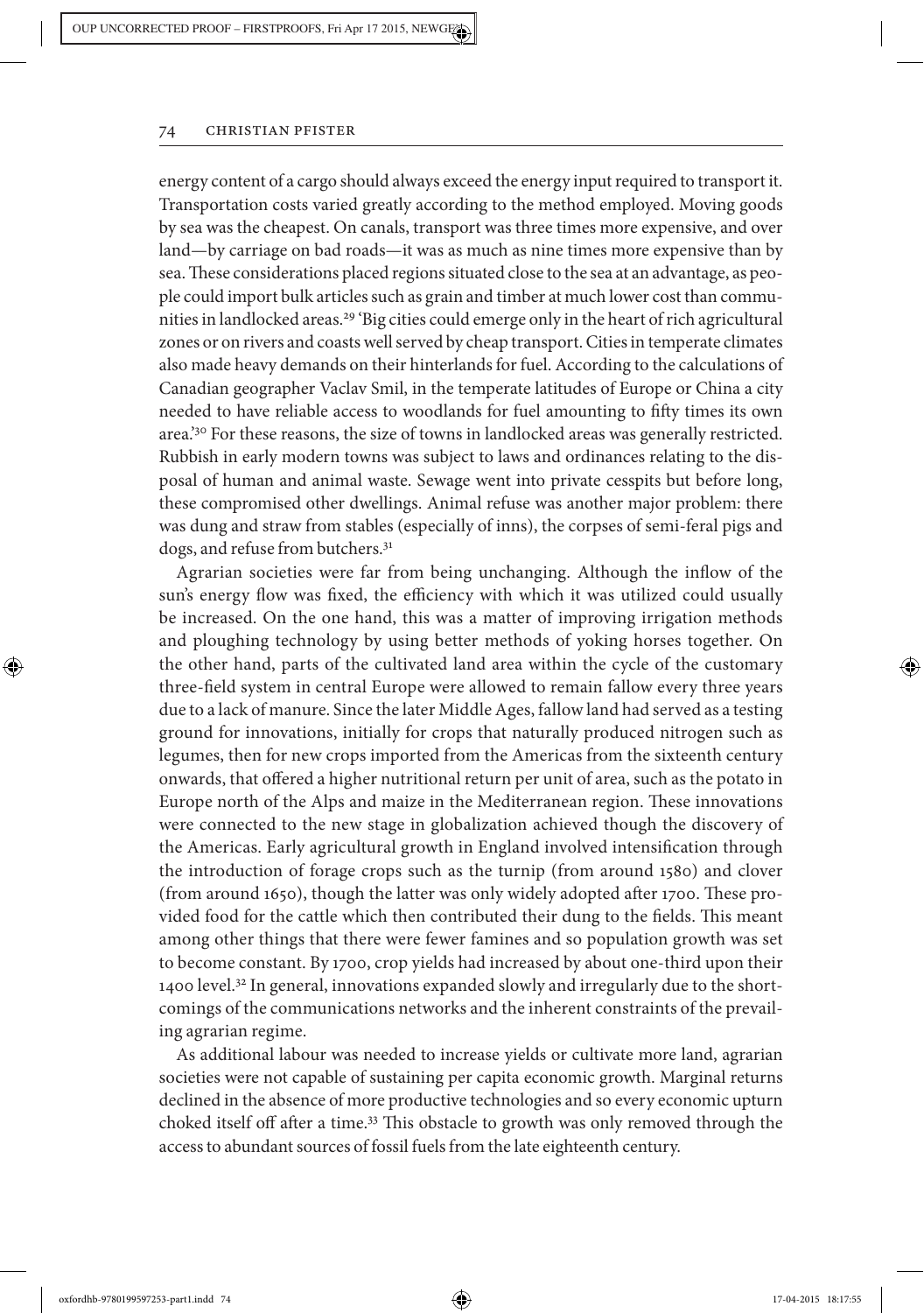In addition, regional and supra-regional trade networks were improved, facilitating exchange between surplus and deficit areas, for example the growth of grain exports from the Baltic to Western Europe which began in the sixteenth century. Substantial parts of Europe, such as the Pannonian Basin (southeastern central Europe, with its centre in Hungary), Poland and Russia were much less densely populated, which paved the way for immigration into these regions.

Agricultural change was primarily a response to population increase. Marginal lands were cultivated during periods of population growth, low wages, and high grain prices and were then abandoned when these trends were reversed. Reliable overviews of population in early modern Europe prior to 1750 are scarce and fragmentary. More continuous information is available for England, France, and the territorial area of 'Germany'.<sup>34</sup> In the 1340s, on the eve of the Black Death, Europe's population may have been as high as 75 million, but it took until 1750 to almost double to 140 million. The four centuries from 1350 to 1750 can be divided into climate-friendly phases of relatively rapid demographic growth such as 1500 to 1570 and 1700 to 1740 which were interrupted by setbacks through repeated waves of plague (1340 to 1450) and the 'long seventeenth century' which was a phase of climate- and war-related decline followed by recovery.<sup>35</sup>

To a certain extent, early modern society was able to adapt the capacity of its agriculture to dynamic population growth. A proportion of the population came to be prevented from marrying at all, while a rise in the age of first marriage was evident and was important for the west European marriage pattern. By comparison with other cultures, women married relatively late, not until their mid-20s, and this reduced both the period of possible fertility and the likely number of children. This pattern of late marriage was brought about by the scarcity of landholdings which could be transferred from one generation to the next. Sons and daughters from a propertied household had to wait patiently for the point at which the property or at least the running of the farm was handed over, while the lower classes had to save the means necessary to establish a household through an extended period of employment as servants. A substantial proportion of Europe's population never married at all. 36

Urban populations generally were so unhealthy that they could not reproduce fast enough to offset their mortality; they were sustained only by constant influx from the surrounding countryside. Cities were black holes for population until improvements in sanitation and disease control were developed, only about 100 to 120 years ago. The natural decrease (surplus of deaths over births) in London in 1750 was so great, that it alone cancelled half the natural increase of all of England.<sup>37</sup>

Agrarian societies were not entirely sustainable in the long run even though their system was powered only by solar energy. In addition to forest depletion, soil degradation, exacerbated by frequent heavy rainfall, tended to undermine its fertility. Whether improvements in soil management could outweigh these problems, is open to debate.<sup>38</sup> Systemic analyses like that of Rolf Peter Sieferle and his co-authors all but ignore that life in agricultural societies was hard and highly uncertain. The inherent lack of stability is,

⊕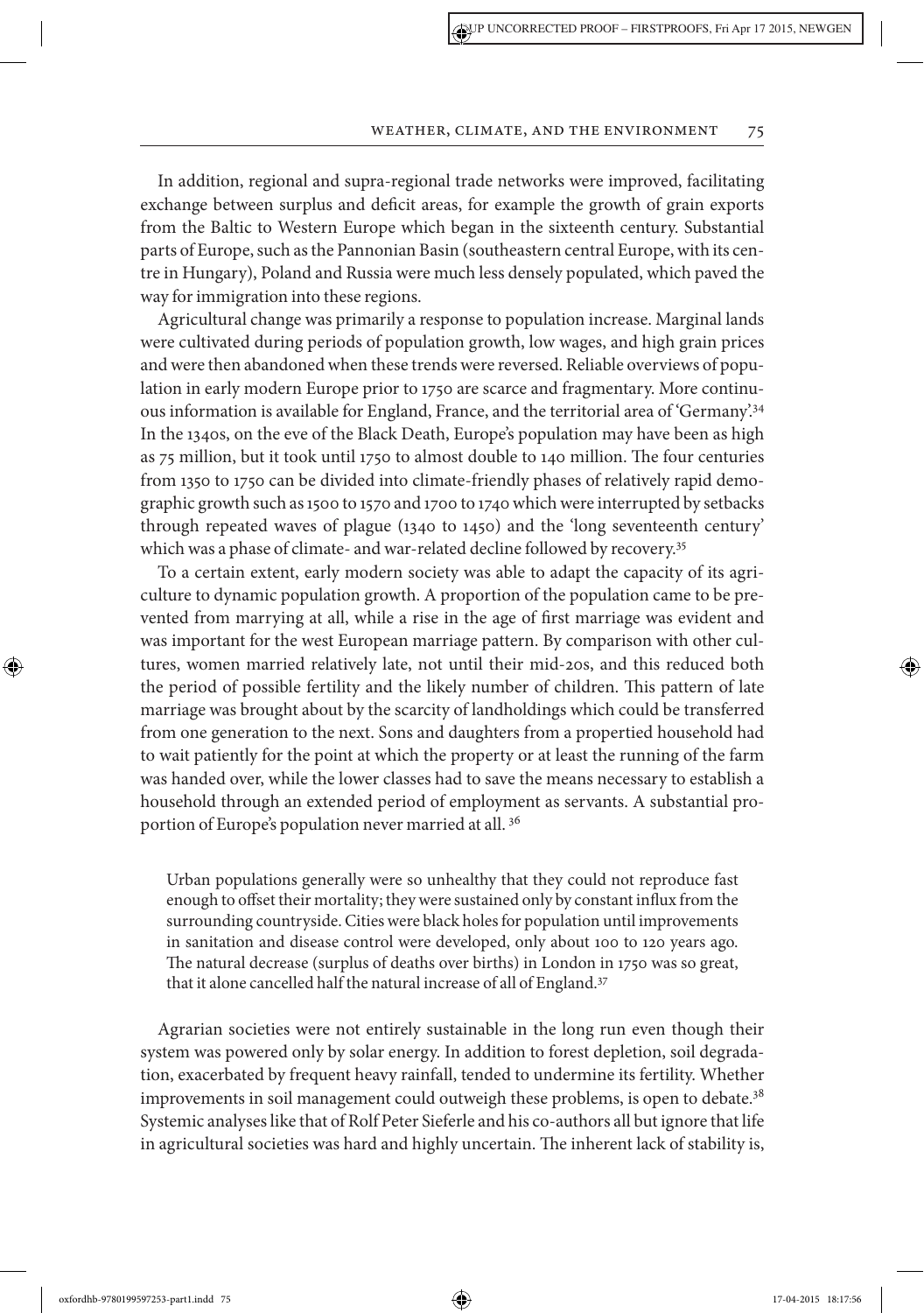on the one hand, related to the permanent threat of sudden death from epidemic disease. The experience of sudden death striking every age, every rank, men and women, infants and children through a handful of recurrent epidemics such as smallpox, typhus, dysentery, and plague was part of everyday life. On the other hand, the availability of plant biomass, fluvial transportation, wind and water power were highly volatile and unpredictable according to the character of the seasons. Harvest failures due to inclement weather were a high risk for early modern society, comparable to the threat of severe natural disasters for people today. They undermined the economic basis of the numerically preponderant lower social strata through a surge in food prices, plummeting real wages, unemployment, poverty, and hunger. The study of natural crises which over the past fifteen years has become an important dimension of environmental history, has convincingly demonstrated that nature, rather than being a benign mother, was often a source of disruption and disaster.<sup>39</sup> This also relates to recent experiences of natural disasters such as the devastating Elbe flood of 2003, the terrifying tsunami of 2004, and the disaster of hurricane Katrina in 2005.

# **The Historical Study of Weather and Climate: The Roles of the Scientist and the Historian**

Robust evidence that weather and climate have changed significantly over the last millennium, has been assembled by palaeo-climatologists and historical climatologists. Palaeo-climatologists are scientists who analyse data stored in what may be styled the 'Archives of Nature', such as tree rings and ice cores. These data reveal changes in climate, usually temperatures, for periods extending over many centuries or even millennia. Climate stands for the statistical properties of climatic elements, usually temperature and precipitation in a given region over several decades. Historical climatologists are historians, geographers, and physicists interpreting documentary sources which survive in the 'Archives of Society' such as chronicles and weather diaries. Climate and climatic change cannot be experienced by our senses, in contrast to weather which is understood as atmospheric conditions over shorter time scales, ranging from days to seasons.40 There is thus a gap between the scale on which palaeo-climatologists produce information and that on which humans perceive atmospheric changes and respond to them. Compared to data from Archives of Nature, documentary sources have the advantage of shedding light on the interplay of different weather elements, such as temperature, precipitation, snow-cover, cloud cover, and wind.

The objectives of palaeo-climatologists and historical climatologists are similar to the extent that both attempt to reconstruct climate for the period prior to the creation of national meteorological networks from the mid-nineteenth century. To that extent, data

oxfordhb-9780199597253-part1.indd 76 17-04-2015 18:17:56

⊕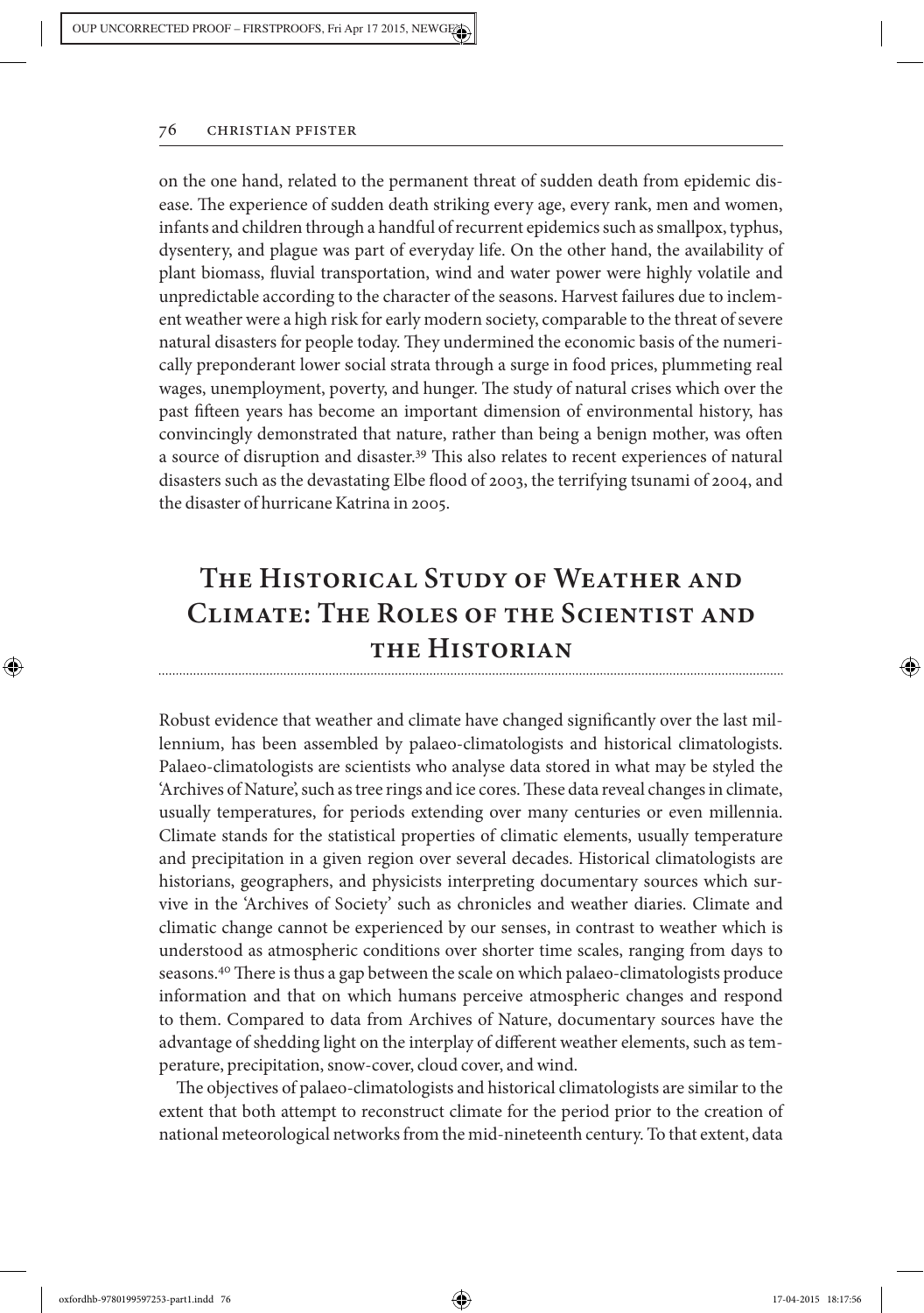from Archives of Nature and Society to some extent complement each other. Where documentary data are fragmentary or lacking, longer term temperature or precipitation trends may be drawn from evidence contained in the Archive of Nature. In cases where it is important to establish the nature and severity of extreme conditions, documentary data are more differentiated and case-specific. Beyond reconstructions of climate, historical climatologists also study the history of rainfall and sunshine to investigate weather impact on time scales to which past societies were vulnerable, including short-term events such as killing frosts and devastating hailstorms. At the same time, extreme events and nature-induced disasters are foci for debates on, as well as social representations of, weather and climate. The article by Rudolf Brazdil and his co-authors provides an extended analysis and interpretation of documentary sources and their value and limitations.<sup>41</sup>

The study of the interaction of weather and society was central to historical climatology in the 1970s and early 1980s. This is related to the interests of its two founding fathers. Emmanuel Le Roy Ladurie is a historian with a passion for studying weather and climate. His *History of Climate since the Year 1000* was widely read and proved influential.42 The late Hubert Lamb was a climatologist with a passion for human history.43 In 1979 he convened an international 'Conference on Climate and History' in Norwich (United Kingdom). This gathering provided an umbrella organization which brought together more than 250 historians, geographers, climatologists, and archaeologists who had until then worked more or less in isolation. The public debate about the global food crisis taking place at that time made it an opportune moment to consider the impact of climate in the past. From the early 1980s, when the 'Green Revolution' gained momentum, famines disappeared from the headlines. At around the same time, the mainstream of historians turned away from investigating the facts of material life towards the more promising field of cultural history. Historical climatologists for their part became involved in research programmes which sought to reconstruct past temperatures in the context of the new debate on anthropogenic climate change. More recently, investigations into the consequences of weather and climate for human societies in the past are once more gaining ground. An International Society for Historical Climatology and Climate History was founded in 2012.

# **Weather History—A Composite Puzzle from Thousands of Parts**

Humans are part of two different spheres of existence and causation: the natural and the cultural. With their bodies, they are part of the biological sphere of nature. With their minds, they are part of the symbolic sphere of culture.44 Weather has a prominent place in both. Prior to the industrial age it was not only a significant component of man's biological life, but as a fundamental everyday experience it also held a prominent place in

⊕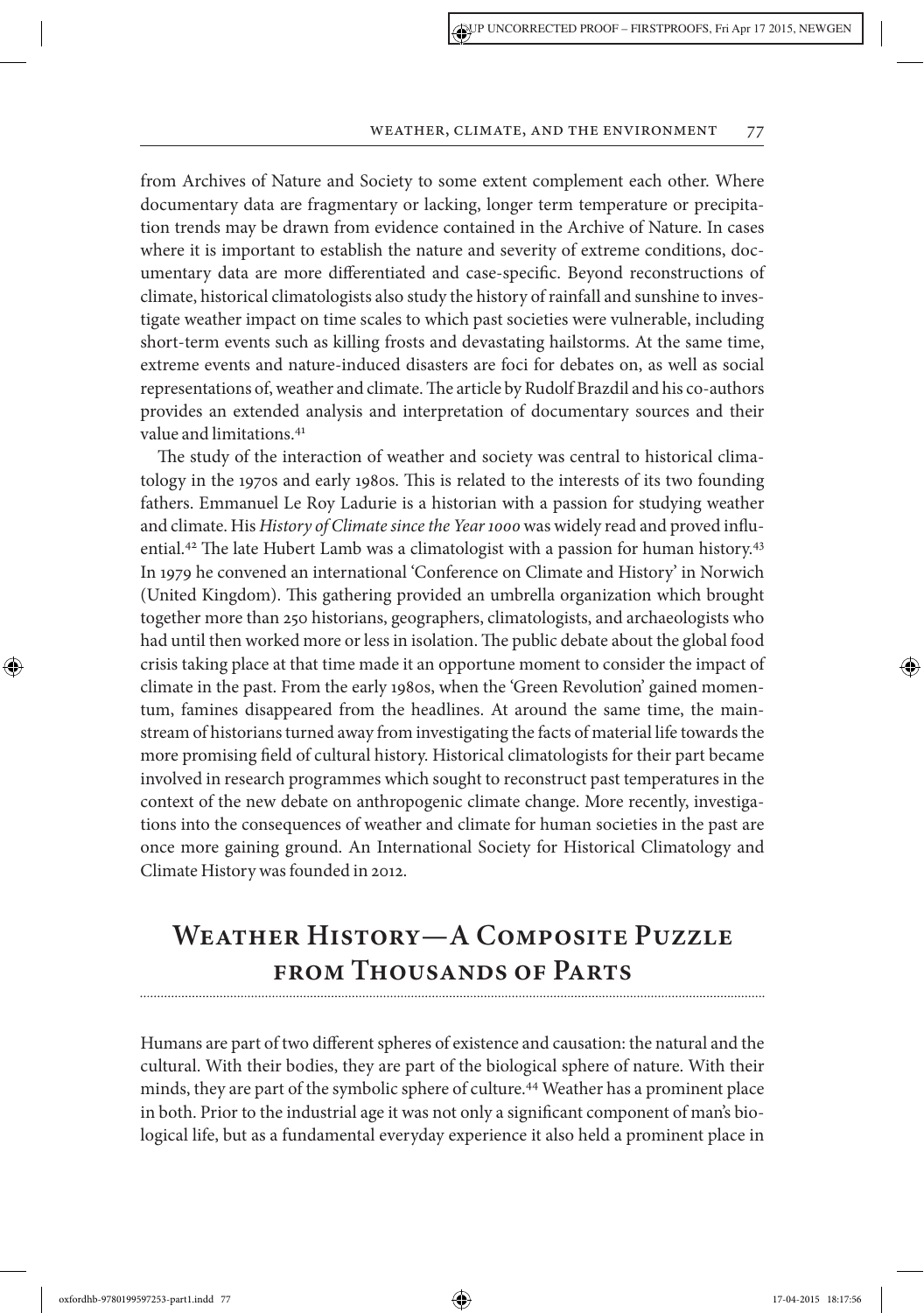people's minds. Knowledge about and understanding of weather had been a central part of the culture of agrarian societies ever since the advent of writing. In order to make the memory of past events permanent, literate societies used to set down their experience of weather episodes together with their knowledge of climate, which was remarkable for the pre-meteorological era.

With regard to the content of sources, climate historians distinguish between three types of data: early instrumental measurements, direct narrative data and indirect proxy-data (Table 2.1).

The earliest meteorological instruments were developed by Galileo Galilei and his successors in Italy. In 1654 the Grand-Duke Ferdinand II of Tuscany sponsored the establishment of the first network of meteorological stations located mainly in the Italian peninsula.45 In the eighteenth century, many individuals—priests, nobles, scholars, and wealthy landowners—acquired barometers and thermometers and began instrument observations. Early instrument measurements, prior to the period of national network

| Data Category                 | Contents                                                                                                                                                                                                        |
|-------------------------------|-----------------------------------------------------------------------------------------------------------------------------------------------------------------------------------------------------------------|
| <b>Direct Data</b>            | (Early) Instrumental Measurements<br>• Air pressure, air-temperature, precipitation, water<br>gauges (Instrumental diaries)<br>Direct or Narrative Data:                                                        |
|                               | • Measurements, from several times a day down to<br>hourly (Weather diaries and ship's logbooks)<br>Reports of spells of weather, extreme weather<br>anomalies, weather impacts and perceptions<br>(Chronicles) |
|                               | • Dates of and reasons for Rogation Ceremonies and<br>Days of Penitence (Ecclesiastical data)<br>Biotic data:                                                                                                   |
| <b>Indirect or Proxy Data</b> | • Plant phenological observations<br>• Timing of agricultural work                                                                                                                                              |
|                               | Physical data:                                                                                                                                                                                                  |
|                               | • Freezing and thawing of rivers and lakes, time of<br>snowfalls and duration of snow cover (cryospheric<br>data)<br>• Reports on floods and low water; flood and low                                           |
|                               | water marks (hydrological data)<br>• Paintings of ancient glaciers; reports on advance and<br>retreat of glaciers (glaciological data)<br>Archaeological data:                                                  |
|                               | • Abandonment of settlements, changes in statistics<br>of human height and in nutrition                                                                                                                         |

**Table 2.1 Survey of Data on Weather and Climate from Archives of Society According to Data Category**

⊕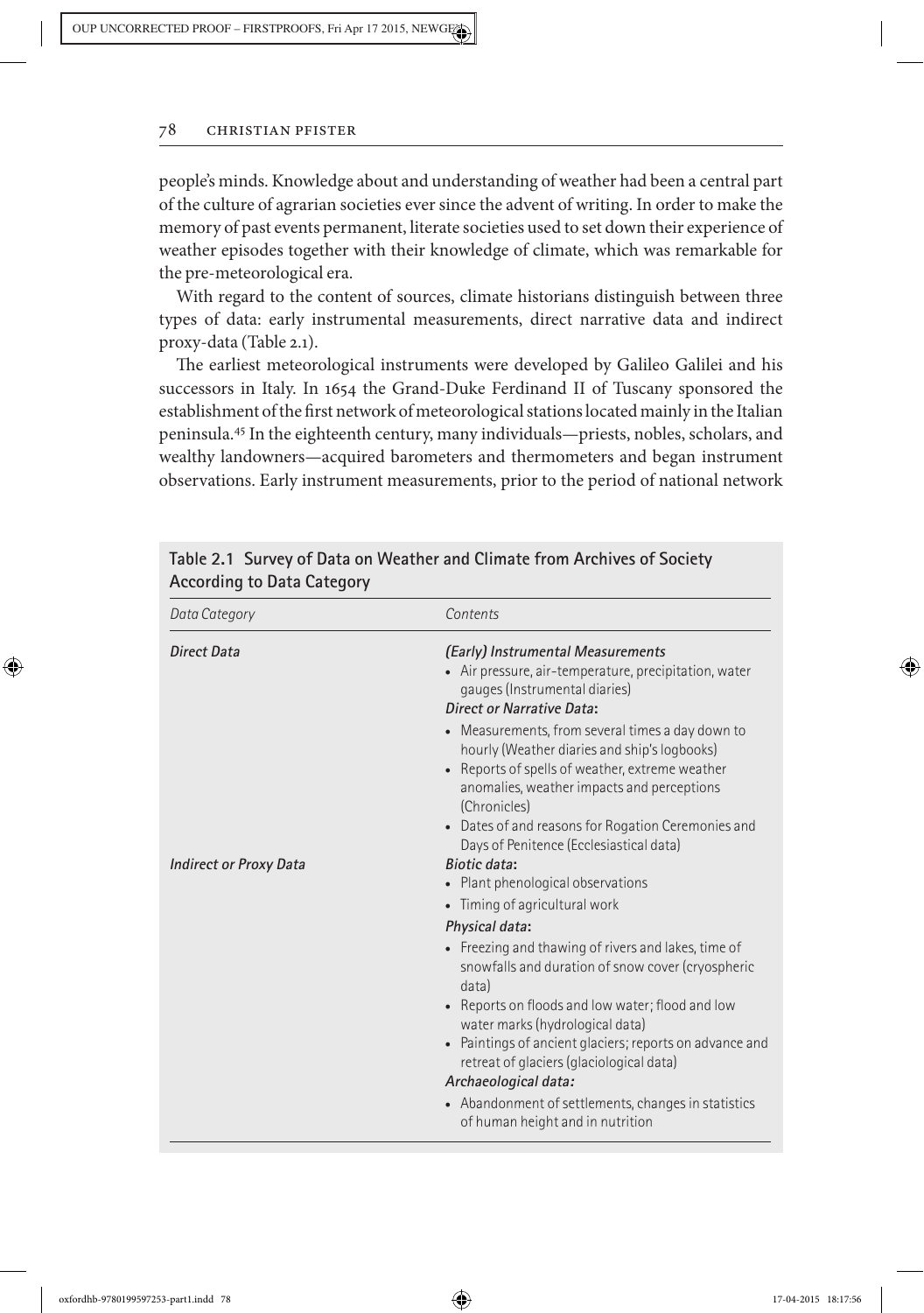observations from the late nineteenth century, are usually found in weather diaries alongside narrative accounts. Linking early instrument measurements to modern ones requires careful standardization, because early instruments were inadequate and guidelines as to where instruments should be located are often lacking, while metadata is seldom available.<sup>46</sup>

*Direct data* are weather narratives set down serially, ranging from scant mentions in weather diaries to extended descriptions found in chronicles. Chroniclers describe how people experienced and interpreted extreme weather events on the basis of their particular worldviews. Weather diaries began to be kept from the late fifteenth century, when the large-scale publication of astronomical calendars first provided a suitable medium for the daily recording of outline meteorological observations. On the high seas, daily changes in wind and weather were duly registered in ship's logbooks from the late seventeenth century. Every officer on board was required to keep data of this kind. Ecclesiastical data about the time and purpose of rogations, religious services conducted to mitigate climatic extremes such as droughts (*Pro Pluvia Rogations*) or endless rains (*Pro Serenitate Rogations*) are an important proxy for assessing the severity of extreme episodes of weather.<sup>47</sup>

*Indirect data* refers to biophysical evidence that is to some extent controlled by weather and climate. The word 'biophysical' is made up of the terms biological and physical. Biological data refers to the time of ripening of crops, and wild plants and the dates of agricultural activities such as the harvest. Physical data refers to indicators such as the duration of snow cover, the freezing and thawing of rivers, lakes, ponds, and streams as well as the incidence of floods and low tides. Many chroniclers were eager to include biophysical observations in their narratives, because those were known to be compatible with analogous occurrences in the past and future, and therefore suited to advance human knowledge concerning climatic risks. The relationship of biophysical proxies to climatic elements, temperature, and precipitation, must be established by the researcher employing statistical analysis. Pictorial representations of historic glaciers in the form of drawings and paintings allow reconstructions to be made of the previous extension and volume of the ice as far back as the seventeenth century.<sup>48</sup>

Another indirect source which is important is archaeological evidence. Archaeologists investigate climate and human activity in the past, primarily through the recovery and analysis of man-made relicts buried in Archives of Nature. Evidence about people's body height or about the establishment and abandonment of settlements is often assumed to result from the long-term effects of climate and/or climatic extremes, but such hypotheses need to be carefully validated.<sup>49</sup>

Another important distinction in the area of documentary evidence concerns the agents who generated or directed the production of sources. Knowing who produced the sources and why these were produced is essential in order to detect flaws and shortcomings (Table 2.2).

 • **Personal Sources** were generated and shaped by individuals who were motivated to record weather observations. Such sources may contain both direct and indirect

⊕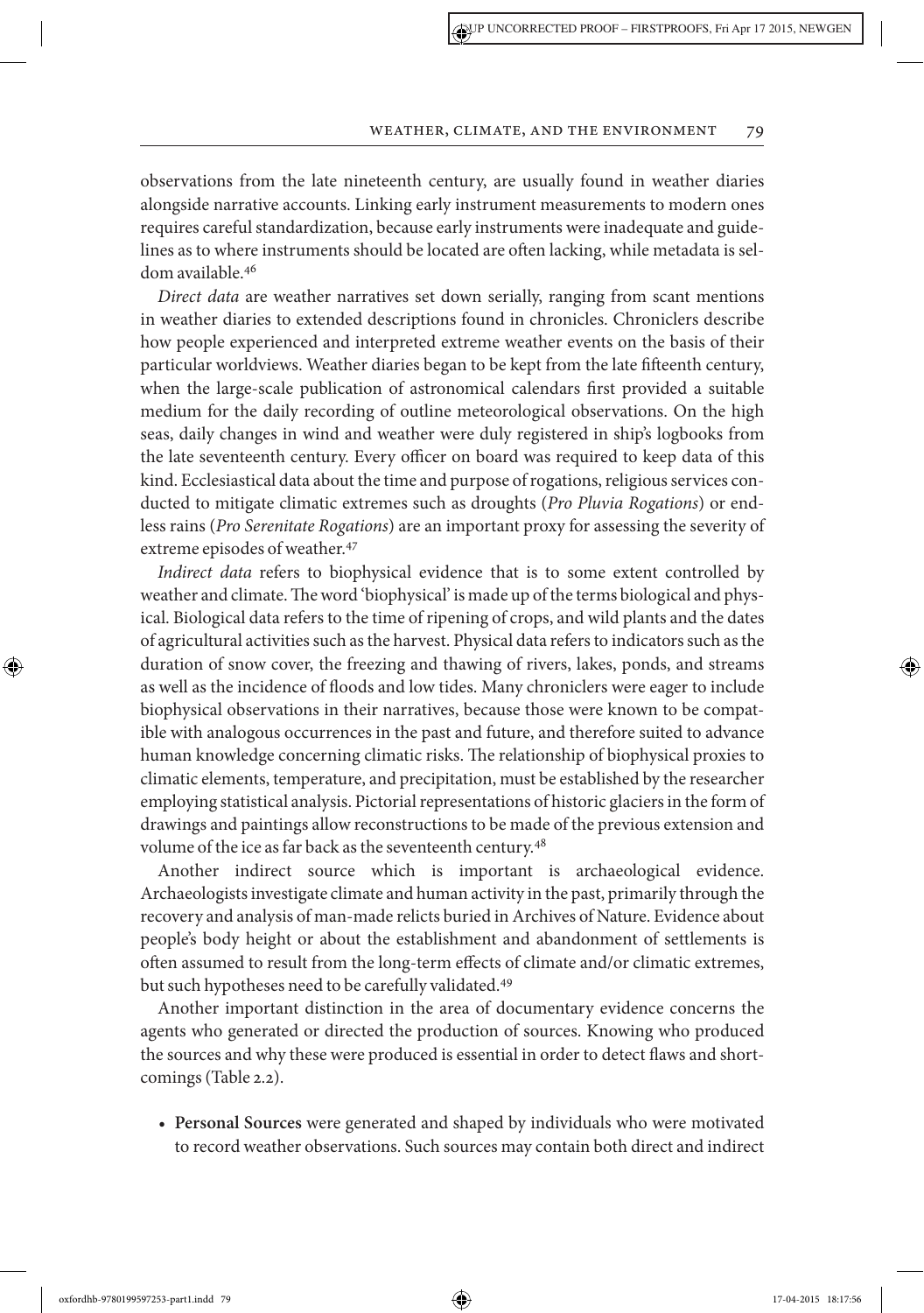## **Table 2.2 Survey of Data on Weather and Climate from Archives of Society According to Record Keeping Agents**

| Data category                        | Personal sources                                                    | Institutional sources                                                              |
|--------------------------------------|---------------------------------------------------------------------|------------------------------------------------------------------------------------|
| Instrumental:                        | • Instrumental diaries                                              | • Protocols of a meteorological<br>network stations                                |
| Direct or Narrative:<br>• Chronicles | • Weather diaries<br>• Mandatory reports about<br>weather impacts   | • Ship's logbooks                                                                  |
|                                      | • Letters, Diaries<br>• Travellers' accounts<br>• Scientific papers | • Ecclesiastical evidence                                                          |
| Indirect or Proxy:                   | • all personal sources                                              | • Administrative records on<br>weather-related activities and<br>sources of income |

data. Most suffer from gaps of varying length for biographical reasons. Knowing the personal background of an author is helpful to assess which climatic elements he may have highlighted and which he may have disregarded. The date of an event can only be accepted if it falls within the lifetime of the author of the source which requires the date of his birth and death to be established.

Institutional sources were generated and shaped within the framework of administrative structures, that is, organizations such as monasteries, hospitals, and town governments. These bodies did not primarily intend to document weather. Rather, they were concerned with the accounting of receipts and expenditures, some of which fluctuated according to the weather. Bureaucratic routines involved annual record keeping, also for years of 'average' climate, sometimes over several centuries. For example, the start of the sailing season each year in Stockholm, deduced from administrative sources on harbour activities, may serves as a proxy variable for January to April temperatures over the entire period from the early sixteenth century until at least the beginning of the 1870s, as Lotta Leijonhufvud and her co-authors demonstrated. Another example concerns the start of the winter grain harvest in Switzerland and southwest Germany which can be obtained from the accounts of the Basle Hospital and other administrative sources from 1444 to 1970 and acts as a proxy for March to July temperatures. Serial information concerning the beginning of the grape harvest in France and elsewhere goes back as far as the late fourteenth century. Bureaucratic routines may also include reporting to a higher authority. For example, Venetian governors in the Adriatic and Eastern Mediterranean had to report annually to their superiors in Venice, about events which affected income and expenditure in their territories, for instance storms damaging port installations or droughts destroying the harvest. In a similar way, authorities submitted reports about weather damage to crops or buildings when

⊕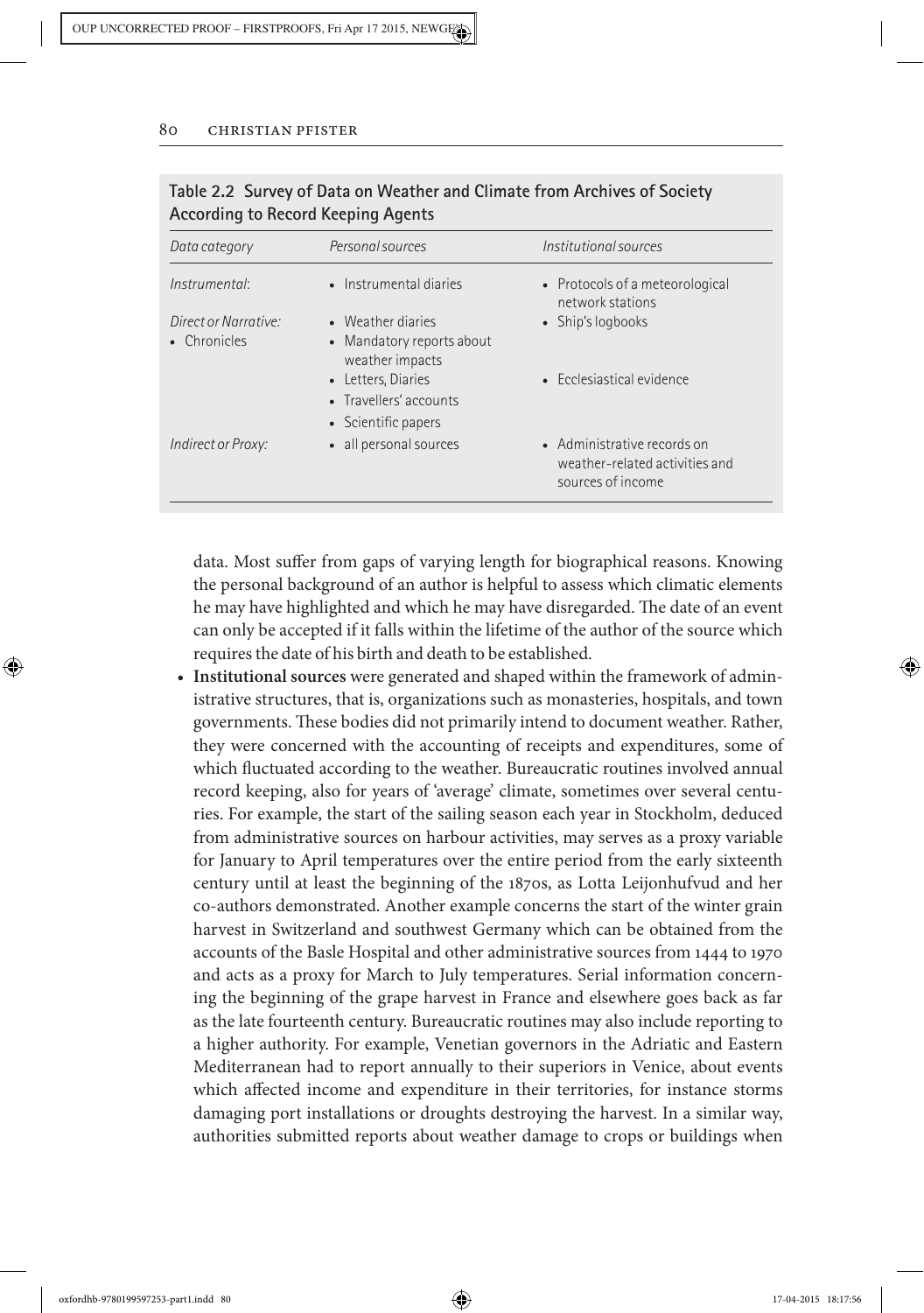householders who had suffered applied for a reduction in their taxes, as case studies from today's Czech Republic demonstrate.<sup>50</sup>

There remains the problem of creating continuous quantitative time series from miscellaneous evidence contained in personal and institutional sources. Historical climatologists take on the challenge of fitting together thousands of individual pieces of evidence to create a detailed picture of past weather, which is then converted to continuous time series of proxy indicators of temperature and precipitation. The procedure is carried out as follows. Initially, it is essential to make sure that the picture obtained for a particular time span is 'meteoro-logical', that is, in accordance with atmospheric laws. Subsequently, an ordinal index is derived from the evidence for every month or season. It consists of seven grades encompassing values for temperature of -3 (extremely cold), -2 (very cold), -1 (cold), o ('average'), +1 (warm), +2 (very warm and +3 (extremely warm). Accordingly, the precipitation index employs the same methodology using grades of -3 (extremely dry), -2 (very dry), -1 (dry),  $o$  ('average'), +1 (wet), +2 (very wet) and +3 (extremely wet). Of course, assessing these so-called 'Pfister indices' is to some extent subjective, depending upon the quality of the evidence and the experience of the researcher. Yet there is a high degree of correlation for the indices obtained independently for separate countries. Nearly continuous monthly temperature indices are available for Germany, Switzerland and the Czech Republic from 1500 until the early nineteenth century. Petr Dobrovolny and coauthors succeeded to assess continuous temperature estimates from this evidence for every month of the year.<sup>51</sup> Another group under the same lead authors estimated monthly precipitation for the Czech lands from 1501 to 2010<sup>52</sup>. Sea-level pressure, temperature, and precipitation have been reconstructed statistically for the whole of Europe on a monthly (1659 onwards) and seasonal (1500 onwards) basis by Jürg Luterbacher together with his colleagues.<sup>53</sup>

# **Climatic Trends and Weather Extremes**

The geographical range of documentary evidence and its availability over time in Europe are uneven. Data are still fragmentary for Northern Europe (except Iceland), the Balkans, and Russia, while it is almost continuous for western and central Europe from about 1170, at least for 'summer' and 'winter' seasons. This enabled Pierre Alexandre to produce a critical compilation of data from this core region for the period 1000 to 1425.<sup>54</sup> Records of seasonal temperature variations for Germany exist for the past millennium, extending back into the Middle Ages.<sup>55</sup> In the period after 1550 the quality and density of information greatly improves and near continuous indices are available for several countries. For England and France measured monthly temperatures are available from 1658/59.56

The final section of this chapter provides an outline of the main climatic trends. More detailed information may be found in regional syntheses of weather and climate

⊕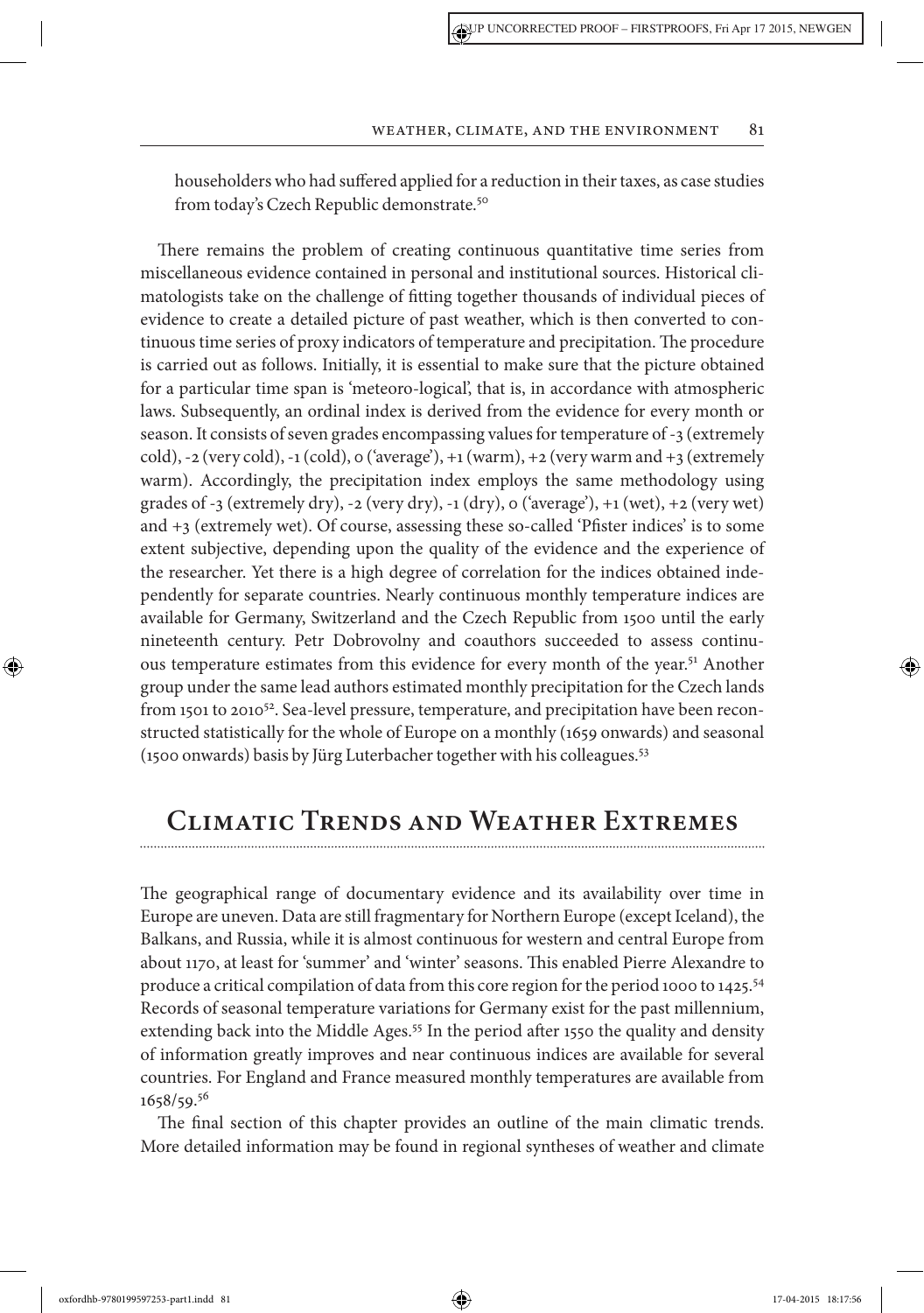which are available for Iceland, France, the British Isles, the Southern and Northern Netherlands, Germany, Switzerland, Italy, the Czech Republic, Hungary, Poland, and Russia.57

The principal change was that, within the last millennium, a warm medieval era gave way around 1300 to a cool 'Little Ice Age', which lasted until around 1900 when it, in turn, was replaced by a warmer trend mainly related to man-made global warming. The present warm period is now attributed to a higher incidence of solar radiation in the northern hemisphere, which results from orbital forcing brought about by variations in the path of the earth's orbit and of the angle and the spinning motion of its axis.<sup>58</sup> The concept of the 'Little Ice Age' describes a phase of renewed moderate glaciation after the disappearance of most mountain glaciers during the Climatic Optimum about 5,000 years ago.59 The cooling of the Little Ice Age documented in the Alps through three major glacier advances is related to small fluctuations in solar activity and frequent volcanic eruptions in the tropics.<sup>60</sup> Rather than being uniformly cold, the climate during the Little Ice Age showed manifold, often contrasting, temperature and precipitation intervals including warm and dry extremes. There were also sharp contrasts between different parts of Europe due to the different effects of atmospheric shifts. These temperature and precipitation trends between 1350 and 1750 are described subsequently for Western and East-Central Europe as well as for the Mediterranean region.

### **Western Europe**

⊕

In Western Europe (France, the British Isles, the Benelux countries, Switzerland, and Germany) the winter half-year (October through March) was colder and generally drier than in the twentieth century. This was particularly so from 1351 to 1370, 1418 to 1425, 1432 to 1443, 1477 to 1483, 1560 to 1573, 1680 to 1697, and in the 1740s. During the most severe winters, such as 1364, 1435, 1573, 1695, 1709, and 1740, cold and dry air masses flooded large parts of Europe for several months. The most extreme cold episode in January 1709 involved polar air which penetrated as far south as the Mediterranean Basin, killing most subtropical plants such as citrus and olive trees.<sup>61</sup> Winters were rather warmer from 1401 to 1417, in the 1470s, from 1520 to 1545, and again from 1617 to 1650. Temperatures from 1600 to 1615 frequently alternated between extremes of cold and warmth.

In a similar way, the data now available for the summer half-year (April through September) enable us to distinguish between colder periods (1452 to 1465, 1490s, 1510s, 1560 to 1598, and 1684 to 1705) and warmer intervals (1380s, 1412 to 1427, 1530 to 1565, and 1718 to 1730) as well as periods of more average, unspectacular weather. The transition from the 'Medieval Warm Period' to the 'Little Ice Age' involved a drop in April to July of average temperatures from 13°C to 12.4°C in England between the late thirteenth and the early fifteenth centuries. Superimposed on this long-term trend are alternating phases of colder and warmer growing seasons. The 1390s and the 1410s were slightly warmer. Cold periods were located around 1380, as well as in the early years of the fifteenth century.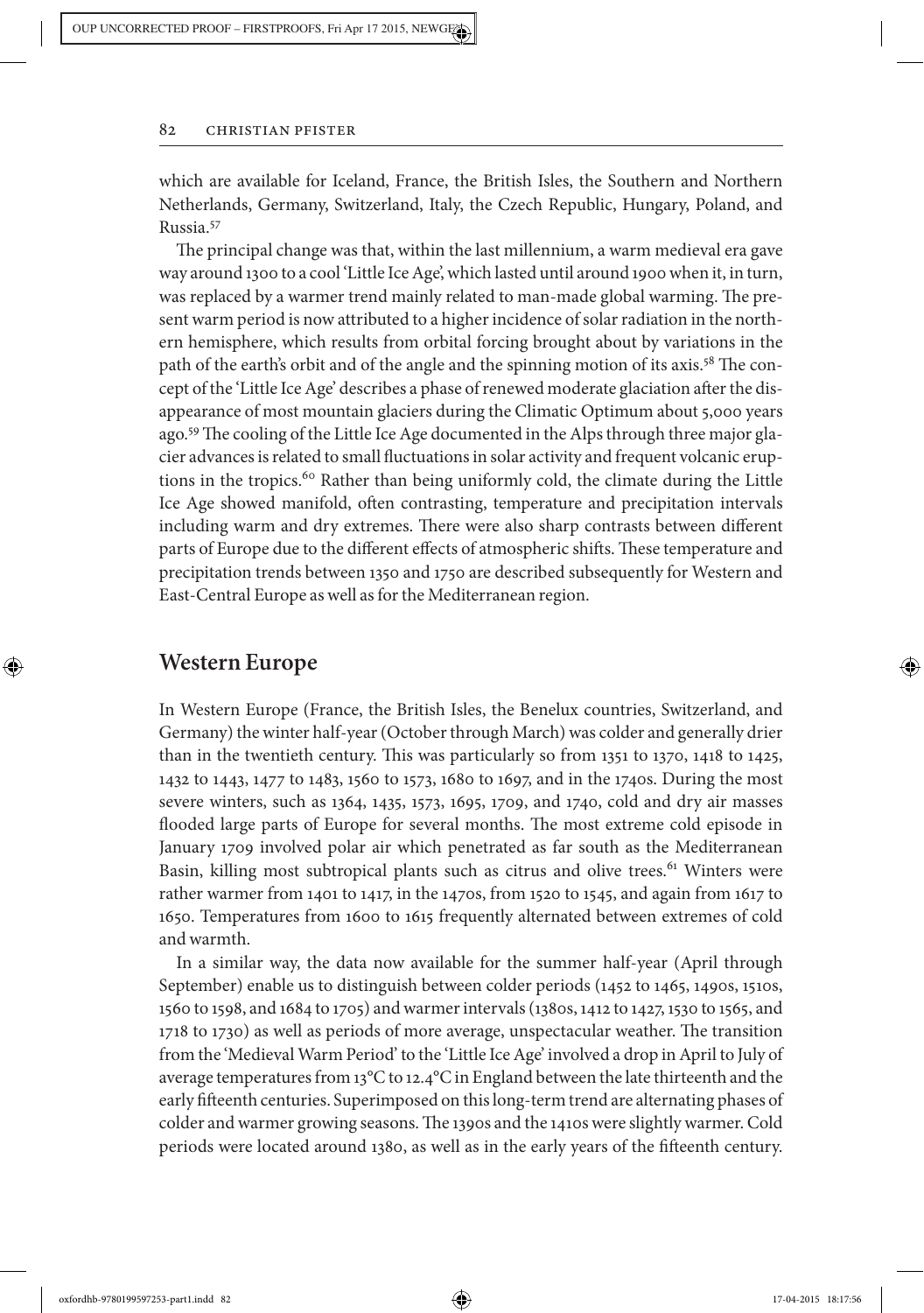The growing seasons (April to September) in the 1390s and the 1410s were rather dry. Increased rainfall occurred between 1355 and 1375, around 1380, in the early years of the fifteenth century and the early 1420s. $62$  Record breaking heat-waves and multi-seasonal droughts were registered in much of Europe in 1473 and 1540. $63$ 

After 1560 a phase of cooling set in which lasted for many decades, gradually extending from winter to spring, summer, and autumn. By the 1580s the wide Denmark Strait between Iceland and Greenland was often found to be entirely blocked by pack-ice, even during summer.64 Winters in Central Europe were 0.9ºC colder from 1560 to 1600 compared to 1531 to 1560, while temperatures in spring declined 0.6ºC, those in summer 1.0ºC and those in autumn 0.5ºC. The decade from 1591 to 1600 was the coldest.<sup>65</sup> Summer rainfall increased from northern Germany to the Alps with snow falling more frequently in higher altitudes. Alpine glaciers advanced rapidly—the Lower Grindelwald Glacier (in the Bernese Oberland) by one kilometre within as little as twenty years—and the number of severe floods in Switzerland increased fourfold. The agrarian economies located north of the Alps repeatedly suffered from 'years without a summer', such as 1585, 1628, 1675 and 1692, often triggered by large volcanic explosions in the tropics. In many countries, harsh weather occurred in the periods from 1618 to 1630, from 1640 to 1650, and from 1687 to 1695.<sup>66</sup>

# **Eastern Europe (Poland and Russia)**

During the later fourteenth century, particularly in the 1360s, Russia experienced severe droughts resulting in dried out rivers, and forest and peat bog fires. In the country's central regions, the fifteenth century was the coldest since the High Middle Ages. Rainy summers (mainly in the 1450s), severe droughts (mainly in the early 1470s), and cold winters (mainly from 1440 to 1460) resulted in four decades when famines were frequent. The decades from 1480 to 1520 were very wet, while the first half of the sixteenth century was rather warm. In Poland, winters were rather mild, but highly variable during these decades. From 1550 winter temperatures dropped and remained low for two hundred years until 1750. In Poland, information about cool summers is lacking up to 1650, while in Russia both severe winters and cool summers were more often recorded, particularly between 1590 and 1620. Higher temperatures in the North during the first half of the seventeenth century allowed Russian vessels to pass through the Bering Straits and open the North-Eastern Route from the shores of the Kola Peninsula to the Pacific. Every second summer was dry between 1640 and 1659. Poland saw more warm summers during the first half of the seventeenth century than at other periods. In Russia, rainy summers, with recurring early season cold spells and late season frosts, became common during the second half of the seventeenth century. The eighteenth century was dominated by adverse conditions such as cold springs, summer cold spells, and late summer frosts. Likewise, cool summer seasons were recorded in Poland during the first half of the eighteenth century with the coldest in the period 1721 to 1740.<sup>67</sup>

⊕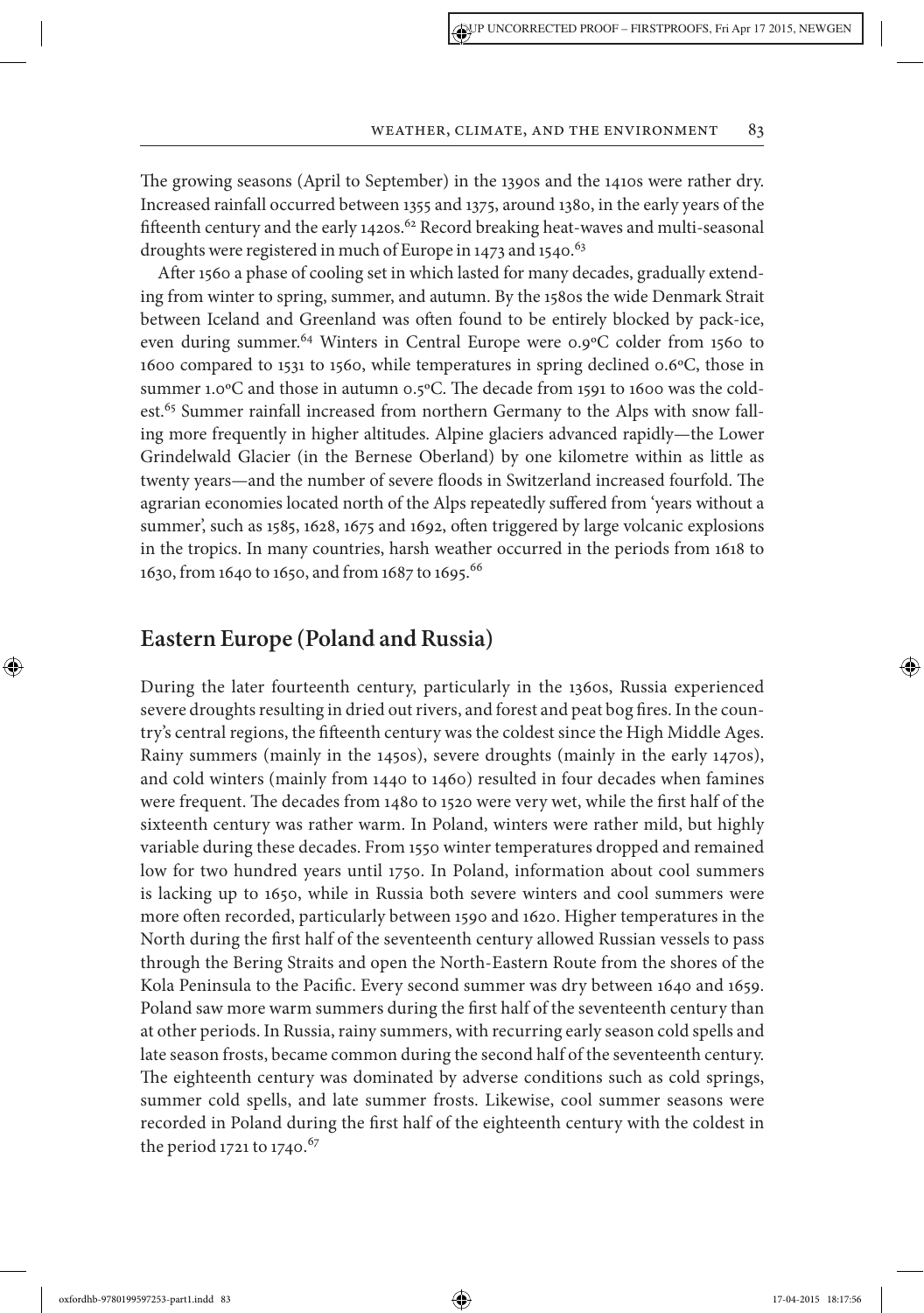## **The Mediterranean Basin**

Average winter temperatures were, by comparison with twentieth-century figures, almost consistently colder, particularly in the Eastern Mediterranean.<sup>68</sup> In Catalonia (northeastern Spain) dry spells during the winter half-year were frequent in the mid-sixteenth century. Beginning around 1570, wetter and colder conditions became evident with increased precipitation and, at times, greater snowfall in higher altitudes. Rivers frequently flooded during the rainy season. The extent of marshlands increased due to greater fluvial discharge,<sup>69</sup> while the Eastern Mediterranean suffered from both coldness and drought. From 1590 to 1619 the climate was truly anomalous, especially due to the high frequency of catastrophic flooding in the western part of the Mediterranean, while the Ottoman lands experienced their longest drought during the past six hundred years.<sup>70</sup> The situation was similar in the mid-seventeenth century.<sup>71</sup>

# **The Importance of Weather and Climate for History**

Viewpoints on the extent to which past variations in climate have affected societies are sharply divided. Physical scientists are unshakeable in their conviction that climate *must* have affected society in the past. Scientific reconstructions involving societal aspects are often presented in the form of monocausal arguments supported with smoothed curves on a high level of temporal and spatial aggregation. Nico Stehr and Hans von Storch argue that 'a large proportion of today's climate impact research is genuine climate determinism'.72 Discussions about the social significance of climatic variations were and still are discredited by environmental determinism carried to an extreme by the geographer Ellsworth Huntington and his followers. This may be one reason why many historians tend to ignore altogether the possible importance of weather and climate on human development. Another reason may be the tendency of historians to avoid broad generalizations, because the differences from one case to another are fundamental in historical research.73 Admittedly, controversial issues need to be discussed without ideological blinkers, albeit with good knowledge of the evidence and methods within both of the 'Two Cultures'. Rather than turning into a search for a deterministic explanation of the past, 'the inclusion of the climate factor in the study of history [as Jan de Vries has rightly argued] should be seen as an expansion of the context in which the workings of past societies are to be understood?<sup>74</sup> In order to explore interactions between climate and human history, we need to bear in mind that many changes in the human realm such as the development of technology and trade, changes in institutional structure as well as wars and the rise of territorial states to a large extent follow their own internal momentum. To become more meaningful, the issue of 'climate' and 'history' needs to be broken down to lower levels of analysis, with a specific focus, for example, on food,

⊕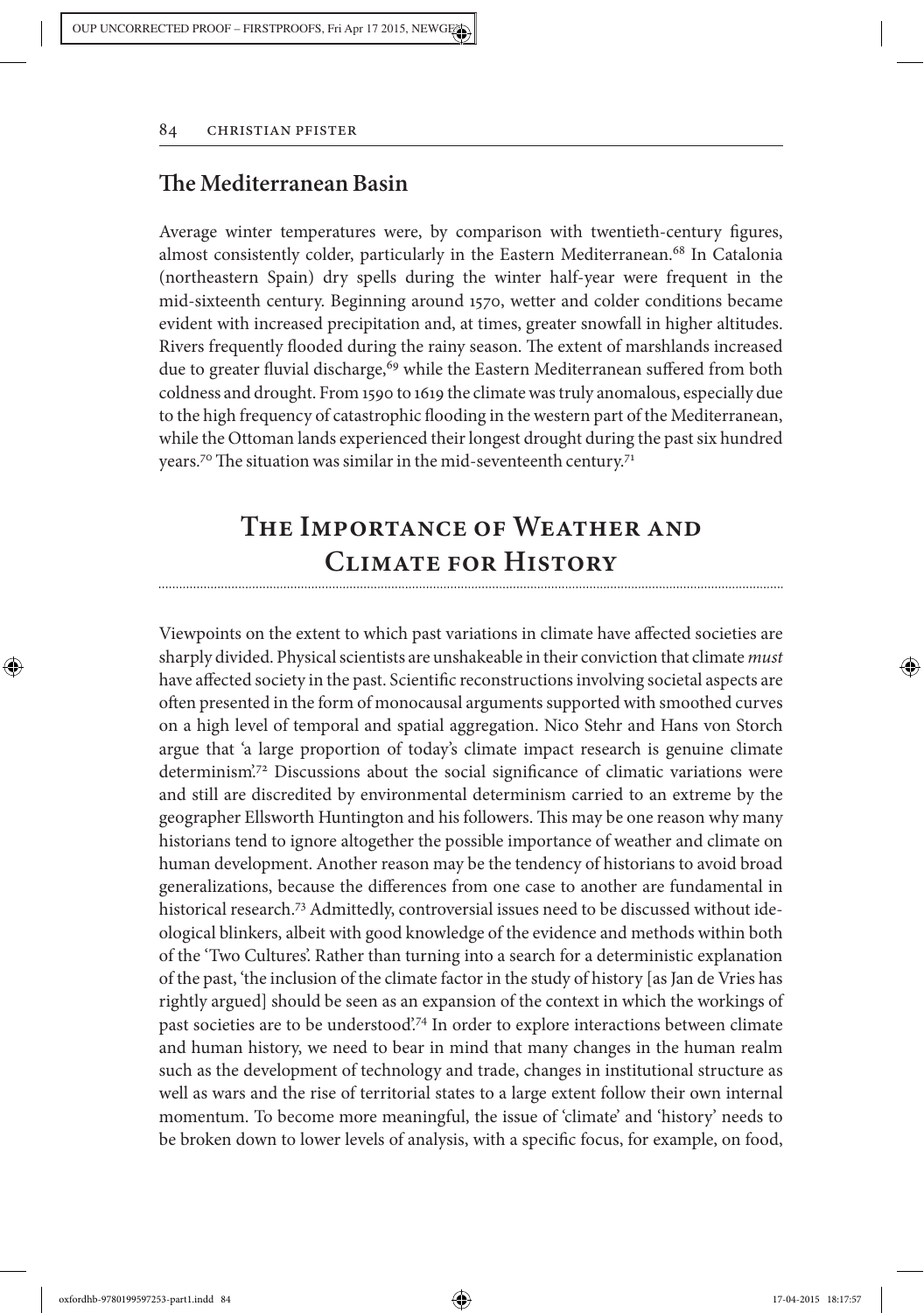health, or energy systems or on activities such as transportation, communications, military or naval operations (see Figure 2.1).

According to this model, weather and climate influence the availability of water with its many ramifications for irrigation, power generation, and river navigation. They also affect food production and demand for fuel as well as the health system. Most importantly of all, we need to remember that individuals are not simply passive victims of climatic variations. Rather, humans also developed adaptive strategies to buffer themselves, more or less effectively, against extreme weather and climatic change. The comprehensive volume edited by Robert W. Kates and his colleagues still provides the most elaborate and comprehensive framework with which to study climate–society interactions in the past. It results from cooperation between over a hundred authors and reviewers, and covers almost all important aspects such as agriculture, fisheries, water and energy resources, extreme event analysis, perception, and numerical modelling.<sup>75</sup>

A common sequence in climate impact study involves ordering impacts parallel to the major domains of science, beginning with the physical sciences, then moving to the social sciences, and finally to cultural responses and strategies of coping.76 This approach assumes that the impacts of weather and climate triggered a chain of events that would otherwise not have occurred. The size of the top-down arrows indicates in Figure 2.2, how closely the effects are related to the climatic impact.

The most immediate consequences of extreme weather and induced extreme events are, of course, of a biophysical nature including primary (biomass) production, water availability, and micro-organisms. Fluctuations in food prices are among the most obvious consequences of a second-order impact, masked by the influence of other factors,



FIGURE 2.1 Impacts of extreme weather on society<sup>86</sup>

⊕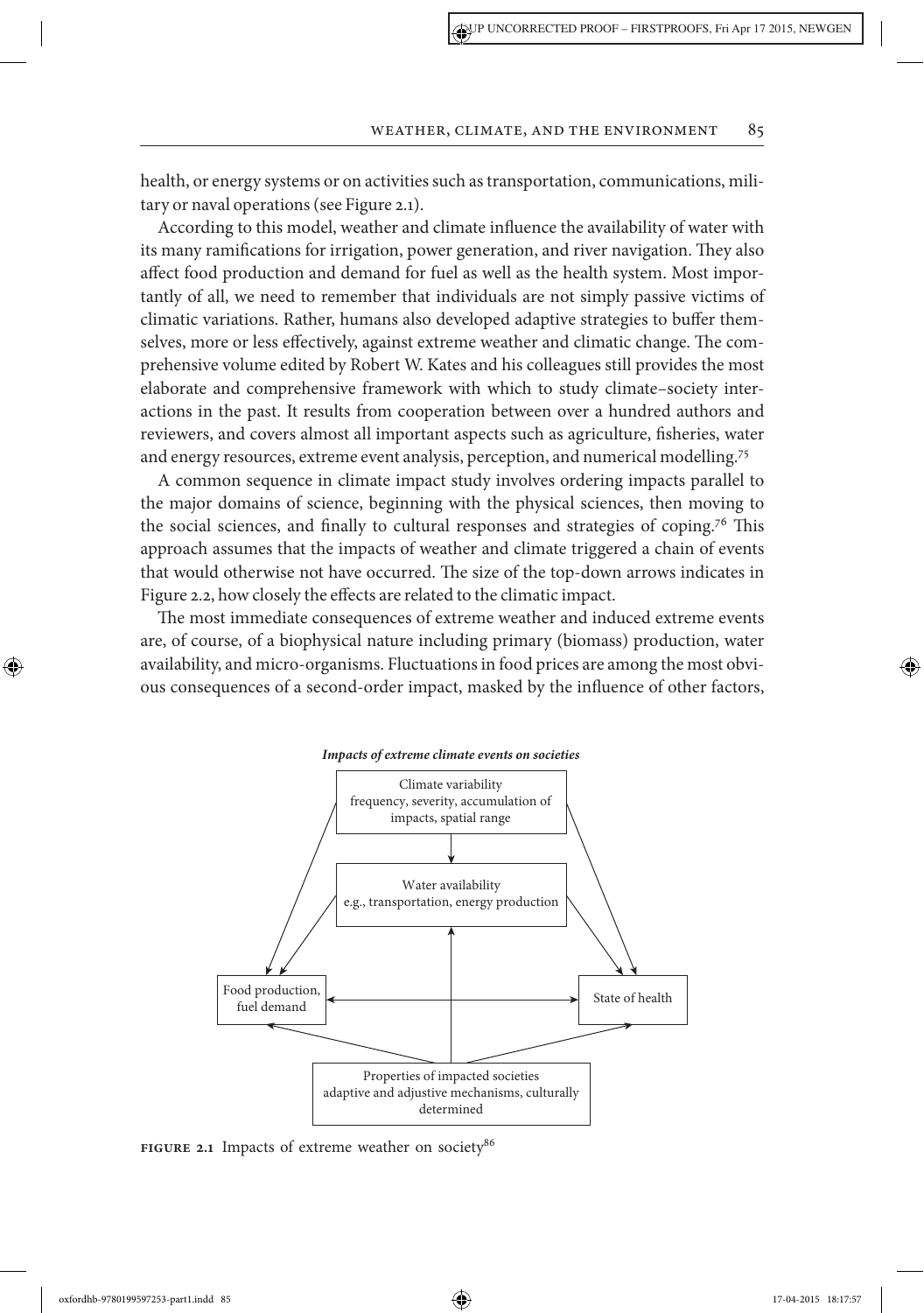

#### **Figure 2.2** Simplified Climate-Society Interaction Model.

After Daniel Krämer, Menschen grasten nun mit dem Vieh. Eine Untersuchung der sozialen Verletzlichkeit der Gesellschaft in der letzten grossen Hungerkrise der Schweiz 1816/17, Basle, 2014 (in print) and Christian Pfister, 'Climatic Extremes, Recurrent Crises and Witch Hunts: Strategies of European Societies in Coping with Exogenous Shocks in the Late Sixteenth and Early Seventeenth Centuries', *The Medieval History Journal,* 10/1–2 (2007), 33–73, here 41.

such as supra-regional trade, public grain storage and speculation, together with epidemics and epizootics. A third-order impact makes itself felt mainly through demographic effects, such as a slump in the birth rate and excess mortality.77 The fourth-order impact includes cultural responses, such as rogations, coping strategies to adapt to meteorological stress in terms of learning processes and social conflicts. Bottom-up arrows indicate how broad the options of individual or collective actors are to cope with direct or indirect effects of meteorological stress. The figure itself has merely a heuristic value. The model does not include the many other variables which, apart from climate, affect the various types of human activity; nor does it specify in detail which climate variables are critical for each activity.

Investigating the consequences of crop-failures necessitates examining the vulnerability of the main sources of food to variations in weather. In the words of Lucien Febvre: 'The action of climate on the natural environment in which man lives must be known before we can understand the action of climate on man.'78 With regard to Western and Central Europe such a strategy mainly concerns food, grain, wine, and dairy

⊕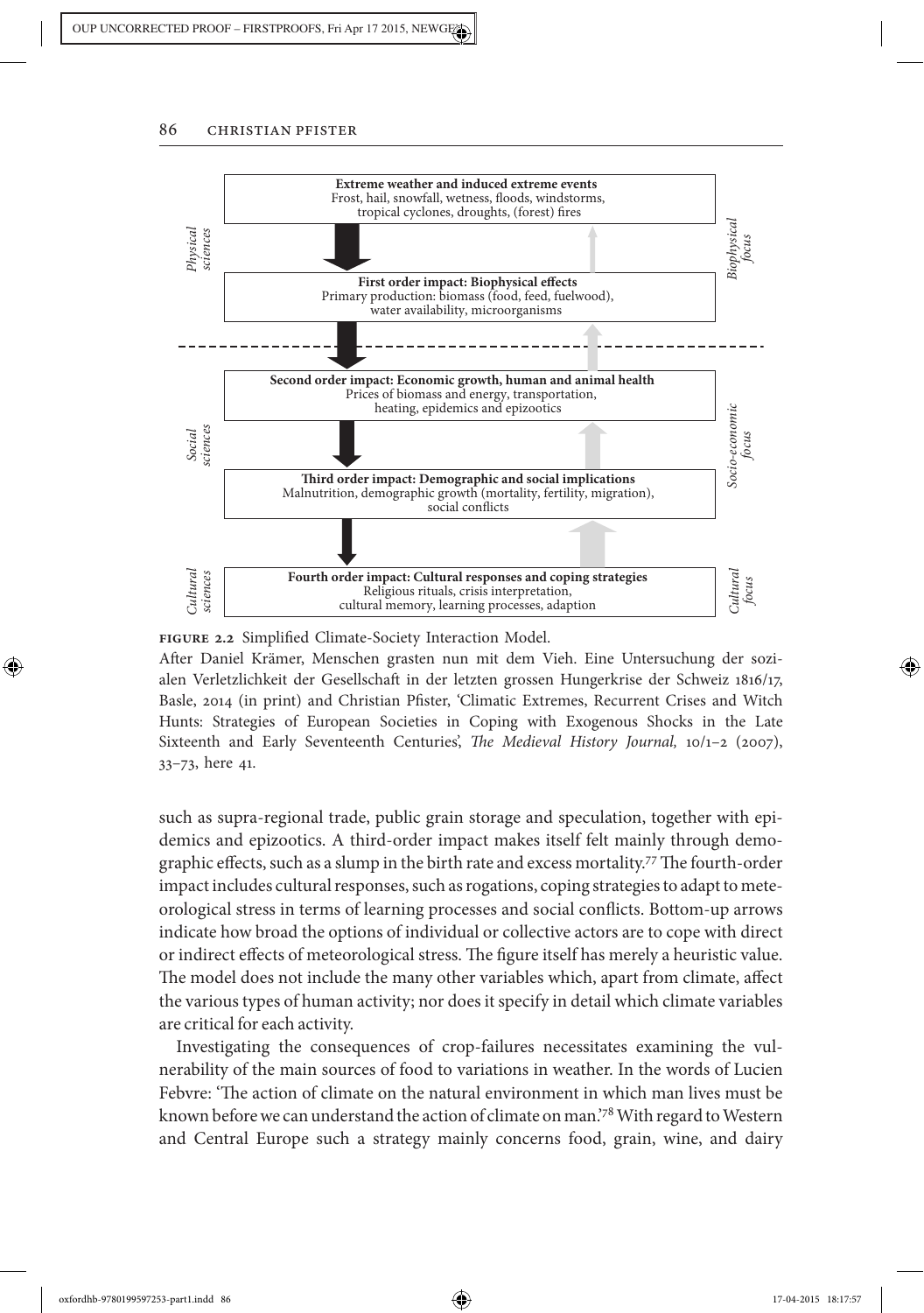production. It was shown that a given set of specific sequences of weather spells over the agricultural year named 'Little Ice Age Type Impacts' (LIATIMP), mainly involving sequences of chilly springs (April!) and extremely wet mid-summers, were likely to paralyse even sophisticated systems of risk avoidance.79 Such weather sequences affected not only the output, but also the quality of grain and wine production. Harvesting during long wet spells made it much more difficult to store grain for food use, and a wet harvest compromised the following year's crop if damp seed prematurely sprouted or rotted in storage. Moreover, extreme weather in terms of severe droughts, cold or wet spells affected cattle and sheep through epizootics. By contrast with older views, it was shown that good and bad years do not necessarily follow each other randomly. Rather, they often appear bundled together in the form of longer runs of favourable and unfavourable years. The seven decades from 1560 to 1630 witnessed a significantly higher level of climatic stress when compared to preceding and subsequent periods. Simultaneously, grain prices in Southern Central Europe were far higher.<sup>80</sup>

Examinations of the vulnerability of society to climatic change need to be pursued by regional case-studies. The narrow framework which these provide best reveals the multifaceted political, social, and cultural settings influencing human perceptions of the world. 'In historic studies, the availability of data usually dictates the unit to be studied.'<sup>81</sup> In most cases, such evidence is produced in the regional context of communities, territories, or emerging nation states.

Periods of high climatic stress, particularly in synergy with war, had a disastrous impact on Europe's societies and economies, producing turmoil and rebellions, as Geoffrey Parker has recently demonstrated on a global level for the long seventeenth century.82 The 1590s were a period of crisis and upheaval in many parts of Europe. Observers in France, England, Italy, and Spain referred to the 1590s as a time of great turbulence. From the mid-1580s to the late 1590s, France suffered from harvest failures, epidemics, and religious warfare. Sicily and Naples were shaken by a subsistence crisis in 1590 to 1592, while parts of Spain suffered from harvest failures during the same decade. In a similar way, England and Scotland saw a disastrous sequence of harvest failures (1593–97) with economic depression, widespread poverty, and high mortality from disease and starvation. In Austria there were large-scale peasant uprisings between 1594 and 1597 precipitated by higher food prices. Crops failed both in Finland (from 1595 to 1601) and Sweden (from 1596 to 1603) with great scarcity and consequent starvation. In Russia, a period of extreme winters, harvest failures, and famine in 1601 to 1603 turned a political succession crisis into the widespread outbreak of vagrancy, violence, and civil war over the following decade known as the 'Time of Troubles'.<sup>83</sup>

Yet, as Sam White argues, 'even when the fit between climatic and historical events seems too perfect to dismiss as mere coincidence, simply coupling the two fails to explain how and why one development led to another which constitutes the basic task of history'.84 He provides a convincing and detailed line of reasoning why climate was a critical factor for the seventeenth-century crises of the Ottoman Empire: 'In the 1590s, the eastern Mediterranean underwent its longest drought in the past 600 years, causing widespread famine. At the same time, a disease of livestock wiped out most of the

⊕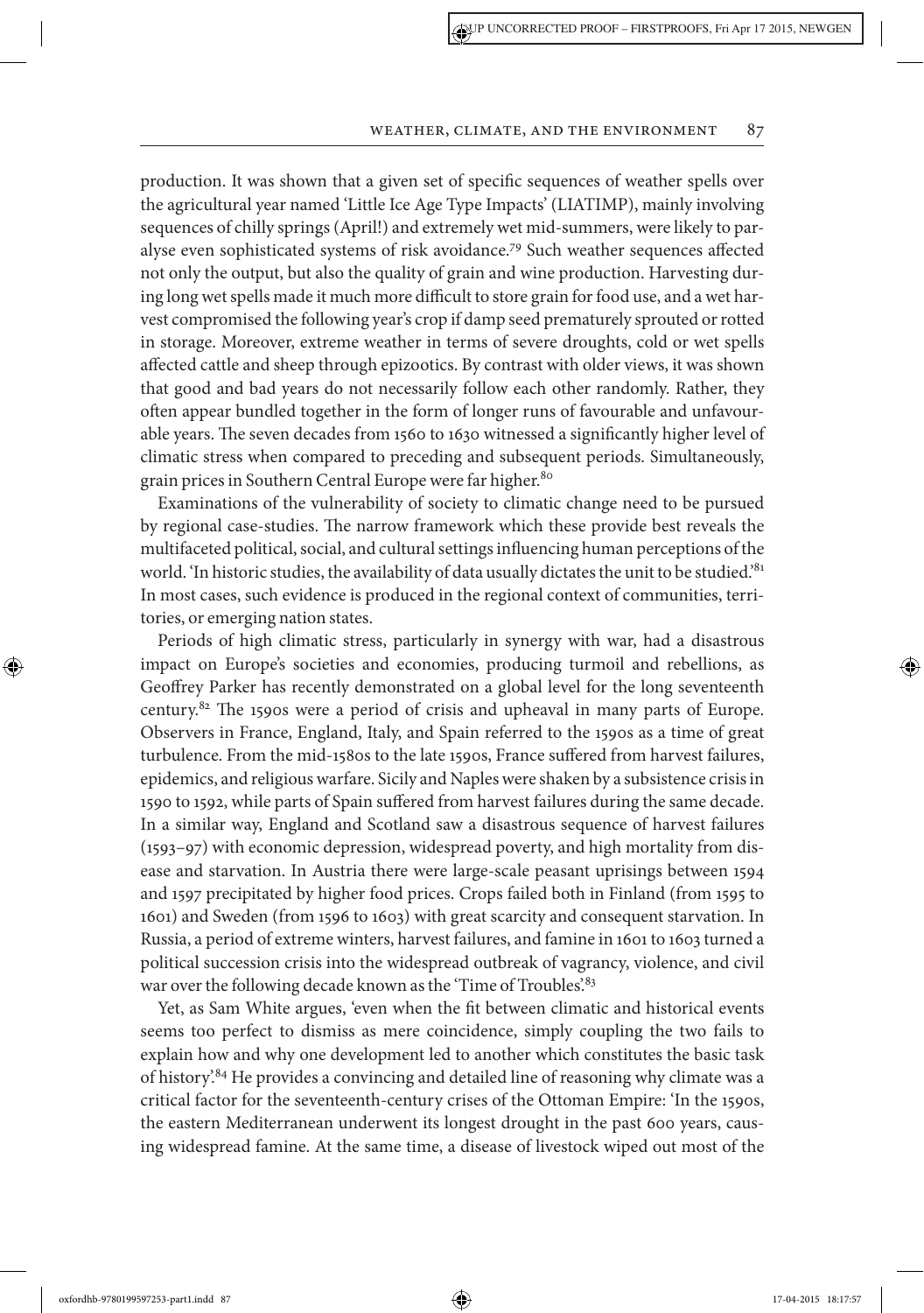sheep and cattle in Anatolia, the Balkans, and the Crimea. Locked in a difficult war with the Habsburg Empire, the Ottoman state imposed high taxes and requisitions on the starving peasantry, fuelling a major uprising in Anatolia called the Celali Rebellion (1596–1610). Recurring Little Ice Age drought and cold contributed to the widespread violence, flight, and famine that followed, which left much of the Ottoman countryside depopulated by the early 1600s<sup>'85</sup>

Needless to say, a universally applicable picture of social vulnerability to climate impacts is not to be expected from such studies. Quite the contrary: it would be worthwhile to illustrate the plurality of human responses and solutions in mitigating societal vulnerability to climate variability. Such cooperation would yield a picture of man's relation with climate which is tailored to the realities of the twenty-first century.

### **NOTES**

⊕

- 1. Uwe Lübken, 'Undiszipliniert: Ein Forschungsbericht zur Umweltgeschichte', in H. Soz and Kult (25 August 2010), <http://hsozkult.geschichte.hu-berlin.de/forum/2010-07-001> (accessed 7 September 2010).
- 2. John McNeill, 'Observations on the Nature and Culture of Environmental History', *History and Theory*, 42(4) (2003), 5–43, here 5.
- 3. Wolfram Siemann, 'Umwelt—eine geschichtswissenschaftliche Grundkategorie', in Wolfram Siemann, ed., *Umweltgeschichte. Themen und Perspektiven* (Munich, 2003), 7–20, here 13.
- 4. Frank Uekötter, *Umweltgeschichte im 19. und 20. Jahrhundert* (Munich, 2007), 3.
- 5. Joachim Radkau, *Nature and Power: A Global History of the Environment* (Cambridge, 2008).
- 6. Ian G. Simmons, *Environmental History of Great Britain* (Edinburgh, 2001).
- 7. John L. Brooke, Climate Change and the Course of Global History, Cambridge 2014.
- 8. Reinhold Reith, *Umweltgeschichte der Frühen Neuzeit* (Munich, 2011).
- 9. Martin Knoll/Reinhold Reith (Eds.), An Environmental History of the Early Modern Period: Experiments and Perspectives, Vienna/Münster/Berlin/Zurich 2014.
- 10. Rolf Peter Sieferle, *The Subterranean Forest. Energy Systems and the Industrial Revolution* (Cambridge, 2001), 15.
- 11. Sieferle, *The Subterranean Forest*, 17.
- 12. Marina Fischer-Kowalski, Helmut Haberl, et al., *Gesellschaftlicher Stoffwechsel und Kolonisierung von Natur. Ein Versuch in Sozialer Oekologie* (Amsterdam, 1997), 1–12, here 7.
- 13. Reith, *Umweltgeschichte*, 41.
- 14. Marina Fischer-Kowalski, 'Society's Metabolism. The Intellectual History of Materials Flow Analysis, Part I, 1860–1970', *Journal of Industrial Ecology* 2(1) (1998), 61–78.
- 15. Rolf Peter Sieferle, Fridolin Krausmann, et al., *Das Ende der Fläche. Zum gesellschaftlichen Stoffwechsel der Industrialisierung* (Cologne, 2006), 7–12.
- 16. Fridolin Krausmann and Marina Fischer-Kowalski, 'Gesellschaftliche Naturverhältnisse. Energiequellen und die globale Transformation des gesellschaftlichen Stoffwechsels', *Social Ecology Working Paper*, 117 (2010): 1
- 17. Christian Pfister, 'Das 1950er Syndrom. Die umweltgeschichtliche Epochenschwelle', in Christian Pfister, ed., *Das 1950er Syndrom. Der Weg in die Konsumgesellschaft* (Berne, 1995), 51–95; Simmons, *An Environmental History,* 13.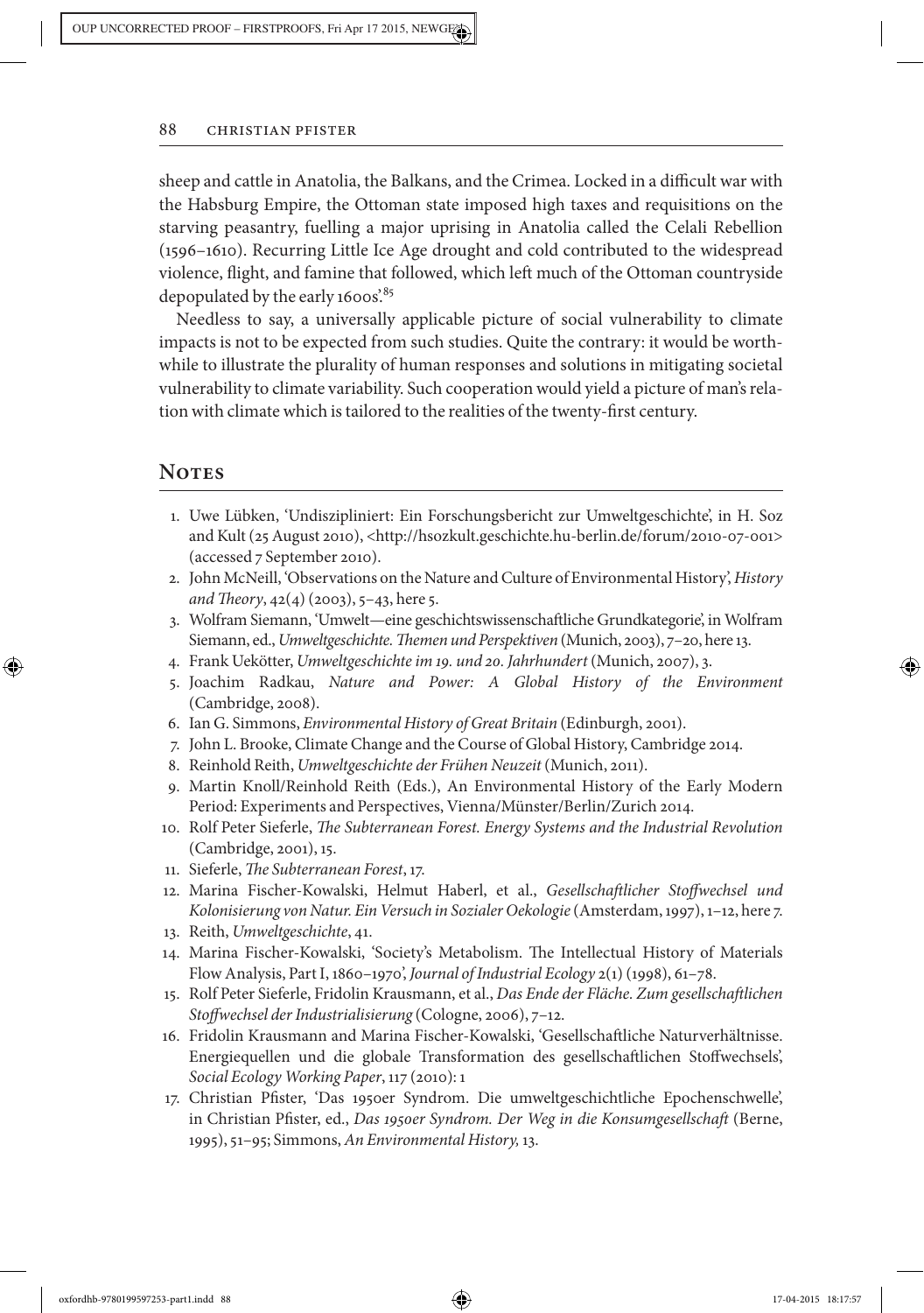- 18. Sieferle, Krausmann et al., *Das Ende der Fläche*, 19.
- 19. Sieferle, *The Subterranean Forest*, 14.
- 20. Bernd-Stefan Grewe, 'Forest History', in F. Uekötter, ed., *The Turning Points of Environmental History* (Pittsburgh PA 2010), 44–54, here 51.
- 21. Simmons, *An Environmental History*, 106.
- 22. Simmons, *An Environmental History*, 94–95; Reith, *Umweltgeschichte*, 121.
- 23. Reith, *Umweltgeschichte*, 50–51.
- 24. Reith, *Umweltgeschichte*, 119–123.
- 25. Simmons, *An Environmental History*, 113–114. Simmons, *An Environmental History*, 109. For Central Europe, see Reith, *Umweltgeschichte*, 57.
- 26. Sieferle, Krausmann, et al., *Das Ende,* 26.
- 27. Sieferle, *The Subterranean Forest*, 30.
- 28. Sieferle, *The Subterranean Forest*, 30–31.
- 29. Sieferle, Krausmann, et al., *Das Ende*, 34.
- 30. John R. McNeill, 'The First Hundred Thousand Years', in F. Uekötter, ed. *The Turning Points of Environmental History* (Pittsburgh PA, 2010), 13–28, here 20.
- 31. Reith, *Umweltgeschichte*, 64–65.
- 32. Simmons, *An Environmental History*, 80.
- 33. Sieferle, Krausmann et al., *Das Ende*, 35.
- 34. For England: Anthony A. Wrigley and Roger S. Schofield, *The Population History of England, 1541–1871* (London, 1981). For France: Jacques Dupâquier, ed., *Histoire de la population française* (Paris, 1988). For Germany: Christian Pfister, *Bevölkerungsgeschichte und historische Demographie 1500–1800*, 2nd edn. (Munich, 2007).
- 35. Massimo Livi Bacci, *The Population of Europe* (Oxford, 1999).
- 36. Christian Pfister, 'The Population of Late Medieval and Early Modern Germany', in B. Scribner, ed. *Germany. A New Social and Economic History 1450–1630*, Vol. 1 (London, 1996), 33–62, here 41–43.
- 37. McNeill, 'The First Hundred Thousand Years', 20.
- 38. John R. McNeill and Verena Winiwarter, 'Soils and Societies: Perspectives from Environmental History: Introduction', in John R. McNeill and Verena Winiwarter, eds., *Soils and Societies: Perspectives from Environmental History* (Cambridge, 2010), 1–6.
- 39. For example, Christof Mauch and Christian Pfister, eds., *Natural Disasters, Cultural Responses: Case Studies Toward a Global Environmental History* (Lanham, 2009).
- 40. Mike Hulme, Suraje Dessai, et al., 'Unstable Climates: Exploring the Statistical and Social Constructions of "Normal" Climate', *Geoforum*, 40 (2009), 197–206.
- 41. Rudolf Brazdil, Christian Pfister, et al., 'Historical Climatology in Europe—the State of the Art', *Climatic Change*, 70 (2005), 363–430.
- 42. Emmanuel Le Roy Ladurie, *Times of Feast, Times of Famine. A History of Climate since the Year 1000* (London 1972); originally published as *L'histoire du Climat depuis l'An Mil* (Paris, 1967).
- 43. Hubert H. Lamb, *Climate, History and the Modern World,* 2nd edn. (London, 1995).
- 44. Rolf Peter Sieferle, 'Kulturelle Evolution des Natur-Kultur Verhältnisses', in M. Fischer-Kowalski and H. Haberl, eds., *Gesellschaftlicher Stoffwechsel und Kolonisierung von Natur* (Amsterdam, 1997), 37–53, here 39.
- 45. H. Howard Frisinger, *The History of Meteorology: to 1800* (New York, 1977), p. 000.
- 46. Dario Camuffo and P. Jones, eds., *Improved Understanding of Past Climate Variability from Early Daily European Instrumental Sources* (Dordrecht, 2002).

oxfordhb-9780199597253-part1.indd 89 17-04-2015 18:17:58

⊕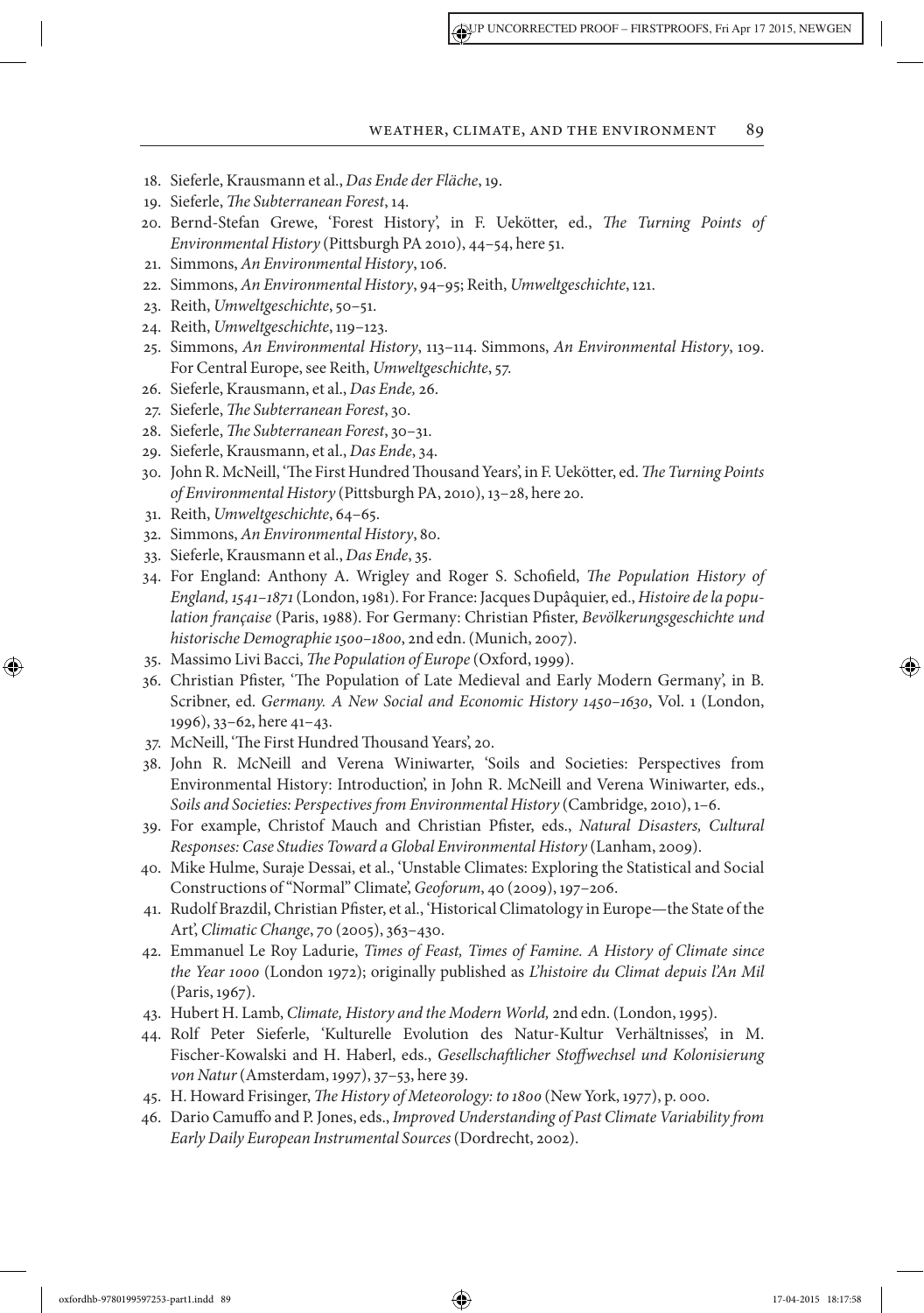- 47. Weather diaries: Christian Pfister, Anita Bokwa, et al., 'Daily Weather Observations in Sixteenth-Century Europe', *Climatic Change*, 43 (1999), 111–150. Ship's logbooks: Dennis Wheeler, 'British Ships' Logbooks as a Source of Historical Climatic Information', in A. Kirchhofer, D. Krämer, et al., eds., *Nachhaltige Geschichte. Festschrift für Christian Pfister* (Zürich, 2009), 109–126. Ecclesiastical data: Mariano Barriendos, 'Climate and Culture in Spain. Religious Responses to Extreme Climatic Events in the Hispanic Kingdoms (16th–19th Centuries)', in W. Behringer, H. Lehmann, et al., eds. *Cultural Consequences of the Little Ice Age* (Göttingen, 2005), 379–414.
- 48. Samuel U. Nussbaumer, Heinz J. Zumbühl, et al., *Fluctuations of the 'Mer de Glace' (Mont Blanc area, France), AD 1500–2050: An Interdisciplinary Approach Using New Historical Data and Neural Network Simulations* (Innsbruck, 2007).
- 49. Colin Renfrew and Paul Bahn, *Archaeology: Theories, Methods and Practice*, 4th edn. (London, 2004), 13.
- 50. Stockholm: Lotta Leijonhufvud, Rob Wilson, et al., 'Five Centuries of Stockholm Winter/Spring Temperatures Reconstructed from Documentary Evidence and Instrumental Observations', *Climatic Change,* 101/1 (2010), 109–141. Switzerland and southwest Germany: Oliver Wetter and Christian Pfister, 'Spring-Summer Temperatures Reconstructed for Northern Switzerland and South-Western Germany from Winter Rye Harvest Dates, 1454–1970', *Climate of the Past*, 7 (2011), 1307–1326. France: Valerie Daux, Inaki Garcia de Cortazar-Atauri, et al., 'An Open-Database of Grape Harvest Dates for Climate Research: Data Description and Quality Assessment', *Climate of the Past*, 8 (2012), 577–588. Venice: Jean Grove and Annalisa Conterio, 'The Climate of Crete in the Sixteenth and Seventeenth Centuries', *Climatic Change*, 30/2 (1995), 223–247. Czech Republic: Brázdil, Rudolf, Chroma, Katarina, Valašek, Hubert, Dolak, N.N., Hydrometeorological extremes derived from taxation records for south-eastern Moravia, Czech Republic, 1751–1900AD, Climate of the Past, Clim. Past, 8, 467–481, 2012.
- 51. Dobrovolny, Petr, Moberg, Anders, Brazdil, Rudolf, Pfister, Christian, Glaser, Rüdiger., Wilson, Robert, van Engelen, Aryan, Limanowka, Danuta, Kiss, Andrea, Halickova, Monika, Mackova, Jarmila, Riemann, Dirk, Luterbacher, Jürg, and Böhm, Reinhard, Monthly, seasonal and annual temperature reconstructions for Central Europe derived from documentary evidence and instrumental records since AD 1500, Climatic Change, 101, 69–107, 2010.
- 52. Peter Dobrovolný, Rudolf Brázdil, Mirek Trnka, Oldrych Kotyza, Hubert Valášek: Precipitation reconstruction for the Czech Lands, AD 1501–2010, International Journal of Climatology wileyonlinelibrary.com) DOI: 10.1002/joc.3957
- 53. Jürg Luterbacher, Daniel Dietrich, et al., 'European Seasonal and Annual Temperature Variability, Trends, and Extremes Since 1500', *Science*, 303 (2004), 1499–1503; Andreas Pauling, Jürg Luterbacher, et al., 'Five Hundred Years of Gridded High-Resolution Precipitation Reconstructions Over Europe and the Connection to Large Scale Circulation', *Climate Dynamics*, 26 (2006), 387–405.
- 54. Pierre Alexandre, *Le Climat en Europe au Moyen Age—Contribution à l'histoire des variations climatiques de 1000 à 1425, d'après les sources narratives de l'Europe occidental* (Paris, 1987).
- 55. Rüdiger Glaser and Dirk Riemann, 'A Thousand-Year Record of Temperature Variations for Germany and Central Europe Based on Documentary Data', *Journal of Quaternary Science*, 24 (2009), 437–449.

⊕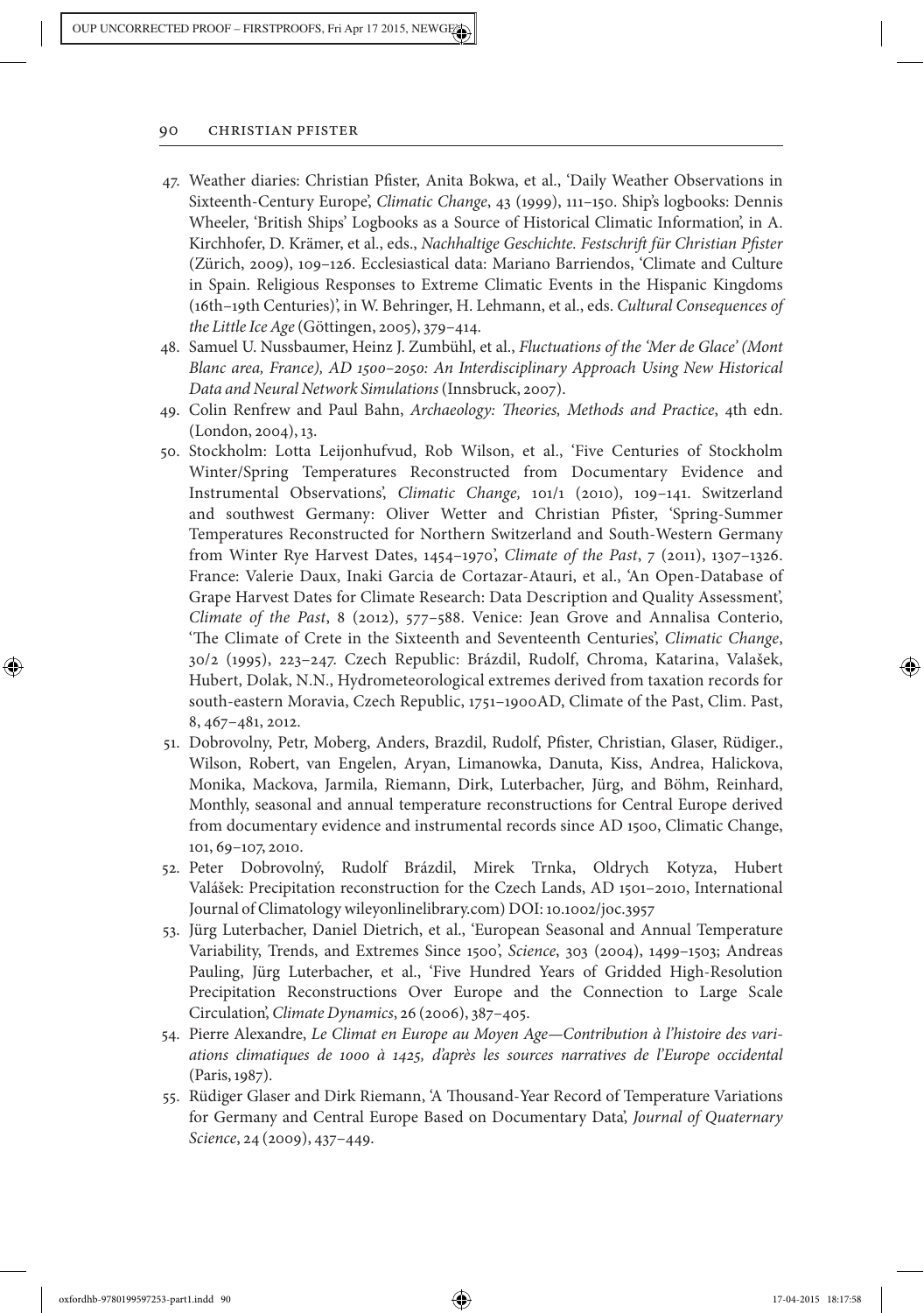- 56. Phil Jones and Mike Hulme, 'The Changing Temperature of Central England', in M. Hulme and E. Barrow, eds., *Climates of the British Isles: Past, Present and Future* (London, 1997), 173–196; Emmanuel Le Roy Ladurie, *Naissance de l'Histoire du Climat* (Paris, 2013).
- 57. Iceland: Astrid E. J. Ogilvie, 'Documentary Evidence for Changes in the Climate of Iceland, A.D. 1500 to 1800', in R. S. Bradley and P. D. Jones, eds., *Climate Since A. D. 1500* (London/ New York 1992), 92–117. France: Emmanuel Le Roy Ladurie and Daniel Rousseau, *Les fluctuations du climat. De l'an mil à aujourd'hui* (Paris, 2011). UK: John Kington, *Climate and Weather* (London, 2010). Belgium and the Netherlands: Jan Buisman and Aryan F. V. van Engelen, *Duizend jaar weer, wind en water in de lage landen*. 4 vols. (1300–1750). Franeker, 1996–2006. Germany: Rüdiger Glaser, *Klimageschichte Mitteleuropas* (Darmstadt, 2008). Switzerland: Christian Pfister, *Wetternachhersage. 500 Jahre Klimavariationen und Naturkatastrophen 1496–1995* (Bern, 1999). Italy: Emanuela Guidoboni, Antonio Navarra, et al., *Nella spirale del clima. Culture e società mediterranee di fronte ai mutamenti climatici* (Bologna, 2010). The Czech Republic: Rudolf Brazdil, Petr Dobrovolny, et al., *History of Weather and Climate in the Czech lands*, 6 vols, Brno 1995–2004. Hungary: Lajos Racz, *The Steppe to Europe. An Environmental History of Hungary in the Traditional Age.* (Cambridge, 2013). Poland: Rajmund Przybylak, ed., *The Polish Climate in the European Context. An Historical Overview* (Dordrecht, 2010). Russia: Yevgenii P. Borisenkov, *Documentary Evidence from the U.S.S.R*, in Bradley, Jones, ed., *Climate Since A.D. 1500* (London, Routledge), London 1992, 171–183.
- 58. Heinz Wanner, Jürg Beer, et al. (2008). See the display in <http://en.wikipedia.org/wiki/ Milankovitch\_cycles> (accessed 9 June 2013).
- 59. François E. Matthes, 'Report of Committee on Glaciers', *Transactions of the American Geophysical Union*, 20 (1939), 518–529.
- 60. Heinz Wanner and Jürg Beer, 'Mid- to Late Holocene Climate Change: An Overview', *Quaternary Science Reviews*, 27 (2008) 1791–1828.
- 61. Marcel Lachiver. *Les années de misère. La famine au temps du Grand Roi 1680–1720* (Paris, 1991), 124.
- 62. Kathleen Pribyl, Richard Cornes, et al., 'Reconstructing Medieval April–July Mean Temperatures in East Anglia, 1256–1431', *Climatic Change*, 113 (2012), 393–412.
- 63. Oliver Wetter and Christian Pfister, 'An Underestimated Record Breaking Event. Why Summer 1540 was Likely Warmer than 2003', *Climate of the Past*, 9 (2013), 1–16, present a new series of grape harvests for Switzerland from 1444 to 2011. Oliver Wetter, Christian Pfister et al., 'The year-long unprecedented European heat and drought of 1540 – a worst case', *Climatic Change*, 125 (2014), 349–363, describe the worst nature induced disaster in Europe since 1500.
- 64. Lamb, *Climate,* 216.
- 65. Temperatures computed from the series of Dobrovolny et al. (2010).
- 66. Geoffrey Parker, *Global Crisis. War, Climate Change and Catastrophe in the Seventeenth Century* (New Haven, 2013).
- 67. Russia: Yevgenii P. Borisenkov, 'Documentary Evidence from the U.S.S.R', in R. S. Bradley and P. D. Jones, eds., *Climate Since A. D. 1500* (London/ New York, 1992), 171–183, here 173–174. Klimenko, Vladimir Solomina, Olga, Climatic Variations in the East European Plain During the Last Millennium: State of the Art, in Przybylak, *Polish Climate*, 71–102, here 81. Poland :Rajmund Przybylak, Piotr Oliúski, Waldemar Chorczewski, Wieslaw Nowosad, and Krzysztof Syta, Documentary evidence, in Rajmund Przybylak, ed., *The Polish Climate in the European Context. An Historical Overview* (Dordrecht, 2010),167–190,

⊕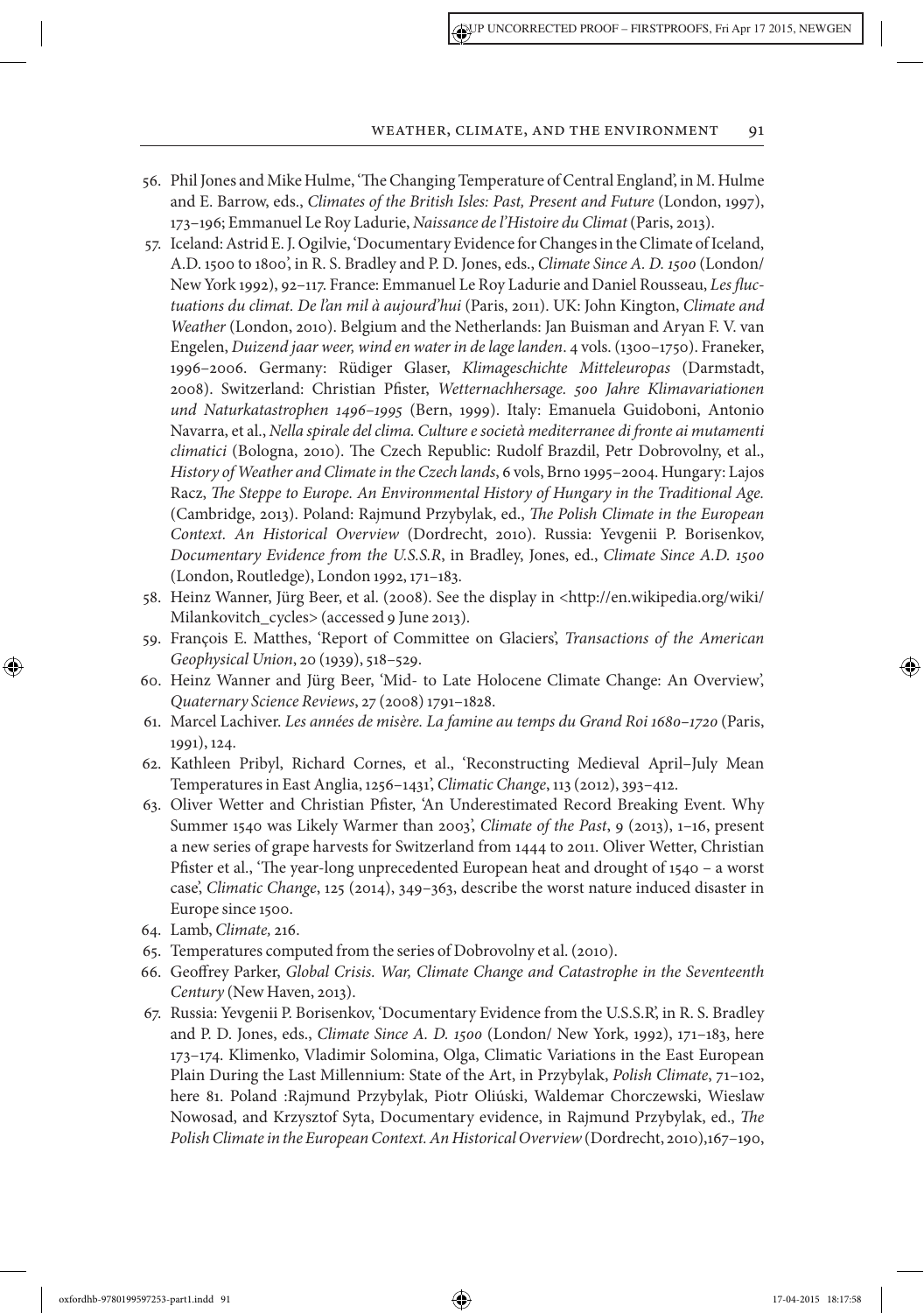- 68. Samuel White (2011), 134
- 69. Faruk Tabak, *The Waning of the Mediterranean, 1550–1870: A Geohistorical Approach* (Baltimore, 2008), 17.
- 70. Samuel White (2011), 136–137.
- 71. Parker, *Global Crisis*.
- 72. Nico Stehr and H. v. Storch, 'Von der Macht des Klimas. Ist der Klimadeterminismus nur noch Ideengeschichte oder relevanter Faktor gegenwärtiger Klimapolitik?', *Gaia*, 9(3) (2000), 187–195, here 187.
- 73. T. M. L. Wigley, N. J. Huckstep, et al., 'Historical Climate Impact Assessments', in Robert W. Kates, J. H. Ausubel, and Mimi Berberian, eds., *Climate Impact Assessment. Studies of the Interaction of Climate and Society,* SCOPE 27. (Chichester, 1985), 529–564, here 558.
- 74. Jan de Vries, 'Analysis of Historical Climate-Society Interaction', in Kates, Ausubel, and Berberian, eds., *Climate Impact Assessment. Studies of the Interaction of Climate and Society*, SCOPE 27, 273–292, here 274.
- 75. Robert W. Kates, Jesse H. Ausubel, and Mimi Berberian, eds., *Climate Impact Assessment. Studies of the Interaction of Climate and Society*, SCOPE 27 (Chichester, 1985).
- 76. Robert W. Kates, 'The Interaction of Climate and Society', in Kates, Ausubel, and Berberian, eds., *Climate Impact Assessment. Studies of the Interaction of Climate and Society*, SCOPE 27, 3–36.
- 77. Bruce M. S. Campbell and Cormac O'Grada, 'Harvest Shortfalls, Grain Prices and Famines in Pre-industrial England', *The Journal of Economic History*, 71(4) (2011), 859–886; Philipp Slavin, 'The Fifth Rider of the Apocalypse. The Great Cattle Plague in England and Wales and its Economic Consequences, 1319–1350', in S. Cavaciocchi, ed., *Economic and Biological Interactions, in Preindustrial Europe from the 13th to the 18th Century* (Florence, 2010), 165–179.
- 78. Lucien Febvre, *La terre et l'évolution humaine. Introduction géographique à l'histoire*, 2nd edn. (Paris, 1924), XXX. This reference is credited to Franz Mauelshagen.
- 79. Christian Pfister, 'Weeping in the Snow—The Second Period of Little Ice Age-type Crises, 1570 to 1630', in W. Behringer, H. Lehmann, et al., eds., *Cultural Consequences of the Little Ice Age* (Göttingen 2005), 31–85, here 62–68.
- 80. Christian Pfister, 'Little Ice Age-type Impacts and the Mitigation of Social Vulnerability to Climate in the Swiss Canton of Bern prior to 1800', in R. Costanza, Lisa J. Graumlich, et al., eds., *Sustainability or Collapse? An Integrated History and Future of People on Earth* (Cambridge MA 2007), 197–212, here 204–205.
- 81. See for both quotes Kates, 'Interaction' (1985), 10.
- 82. Parker, *Global Crisis*.
- 83. Austria: Peter Clark, 'Introduction', in P. Clark, ed., *The European Crisis of the 1590s. Essays in Comparative History* (London, 1985), 3–12. Finland: Timo Myllyntaus, 'Summer Frost: A Natural Hazard with Fatal Consequences in Preindustrial Finland', in C. Mauch and C. Pfister, eds., *Natural Disasters, Cultural Responses. Case Studies Toward a Global Environmental History* (Plymouth 2009), 77–102, here 83. Sweden: Clark, 'Introduction' (1985), 7. Russia: Chester S. L. Dunning, *Russia's First Civil War: The Time of Troubles and the Founding of the Romanov Dynasty* (University Park PA, 2001), quoted by Sam White, *Climate Change in Global Environmental History* (Oxford, 2012), 400.
- 84. Sam White, *The Climate of Rebellion in the Early Modern Ottoman Empire* (Cambridge, 2011), 13.
- 85. White, *Climate Change in Global Environmental History* (Oxford, 2012).

⊕